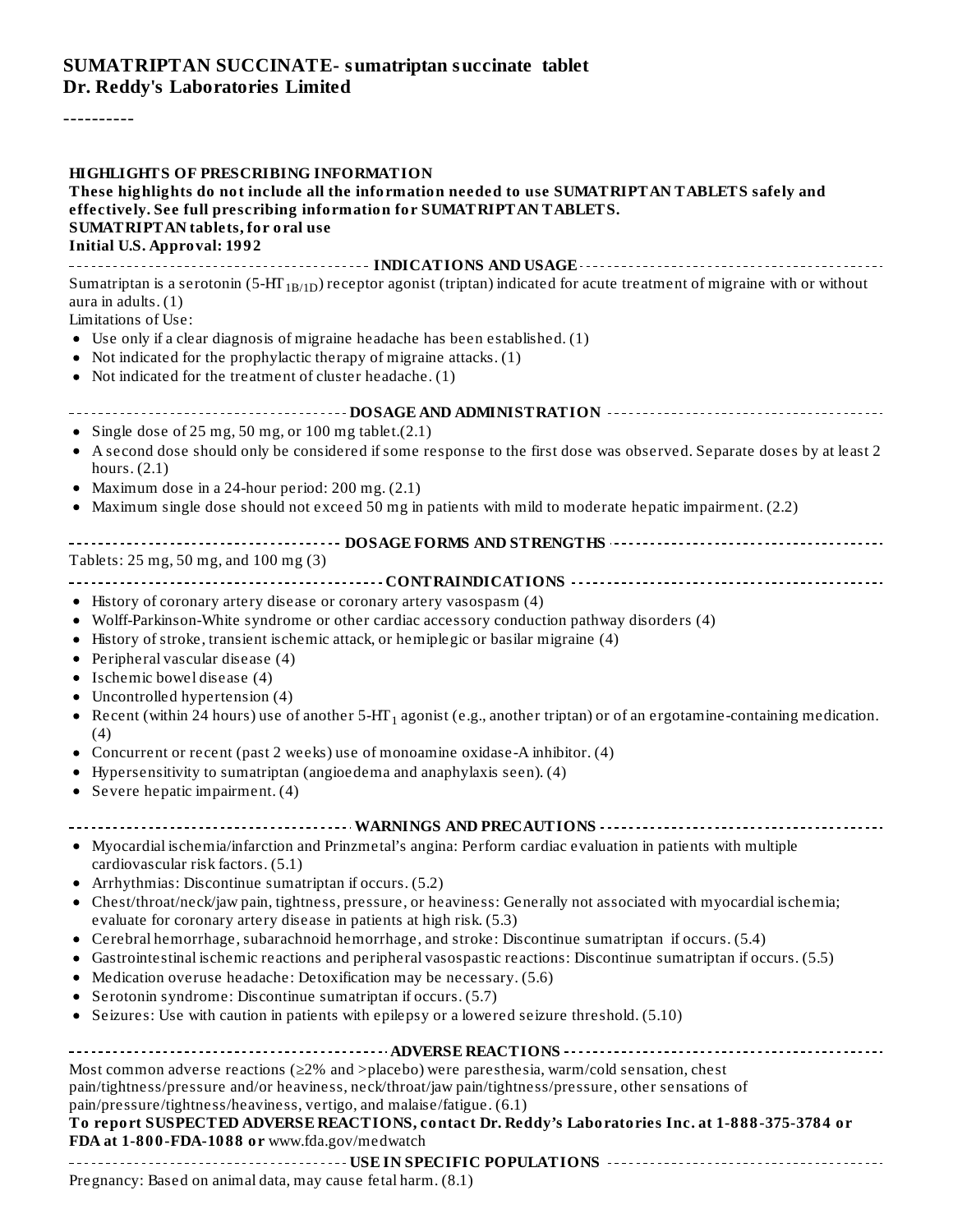**See 17 for PATIENT COUNSELING INFORMATION and FDA-approved patient labeling.**

| <b>FULL PRESCRIBING INFORMATION: CONTENTS*</b><br><b>1 INDICATIONS AND USAGE</b>                 |
|--------------------------------------------------------------------------------------------------|
| <b>2 DOSAGE AND ADMINISTRATION</b>                                                               |
| <b>2.1 Dosing Information</b>                                                                    |
| 2.2 Dosing in Patients with Hepatic Impairment                                                   |
| <b>3 DOSAGE FORMS AND STRENGTHS</b>                                                              |
| <b>4 CONTRAINDICATIONS</b>                                                                       |
| <b>5 WARNINGS AND PRECAUTIONS</b>                                                                |
| 5.1 Myocardial Ischemia, Myocardial Infarction, and Prinzmetal's Angina                          |
| 5.2 Arrhythmias                                                                                  |
|                                                                                                  |
| 5.3 Chest, Throat, Neck, and/or Jaw Pain/Tightness/Pressure<br><b>5.4 Cerebrovascular Events</b> |
|                                                                                                  |
| 5.5 Other Vasospasm Reactions<br><b>5.6 Medication Overuse Headache</b>                          |
|                                                                                                  |
| 5.7 Serotonin Syndrome<br><b>5.8 Increase in Blood Pressure</b>                                  |
|                                                                                                  |
| 5.9 Anaphylactic/Anaphylactoid Reactions<br><b>5.10 Seizures</b>                                 |
| <b>6 ADVERSE REACTIONS</b>                                                                       |
| <b>6.1 Clinical Trials Experience</b>                                                            |
| <b>6.2 Postmarketing Experience</b>                                                              |
| <b>7 DRUG INTERACTIONS</b>                                                                       |
| <b>7.1 Ergot-Containing Drugs</b>                                                                |
| 7.2 Monoamine Oxidase-A Inhibitors                                                               |
| 7.3 Other 5-HT <sub>1</sub> Agonists                                                             |
| 7.4 Selective Serotonin Reuptake Inhibitors/Serotonin Norepinephrine Reuptake Inhibitors         |
| and Serotonin Syndrome                                                                           |
| <b>8 USE IN SPECIFIC POPULATIONS</b>                                                             |
| 8.1 Pregnancy                                                                                    |
| <b>8.2 Lactation</b>                                                                             |
| 8.4 Pediatric Use                                                                                |
| 8.5 Geriatric Use                                                                                |
| <b>8.6 Hepatic Impairment</b>                                                                    |
| <b>10 OVERDOSAGE</b>                                                                             |
| <b>11 DESCRIPTION</b>                                                                            |
| <b>12 CLINICAL PHARMACOLOGY</b>                                                                  |
| 12.1 Mechanism of Action                                                                         |
| 12.2 Pharmacodynamics                                                                            |
| 12.3 Pharmacokinetics                                                                            |
| <b>13 NONCLINICAL TOXICOLOGY</b>                                                                 |
| 13.1 Carcinogenesis, Mutagenesis, Impairment Of Fertility                                        |
| 13.2 Animal Toxicology and/or Pharmacology                                                       |
| <b>14 CLINICAL STUDIES</b>                                                                       |
| <b>16 HOW SUPPLIED/STORAGE AND HANDLING</b>                                                      |
| <b>17 PATIENT COUNSELING INFORMATION</b>                                                         |
| Sections or subsections omitted from the full prescribing information are not listed.            |
|                                                                                                  |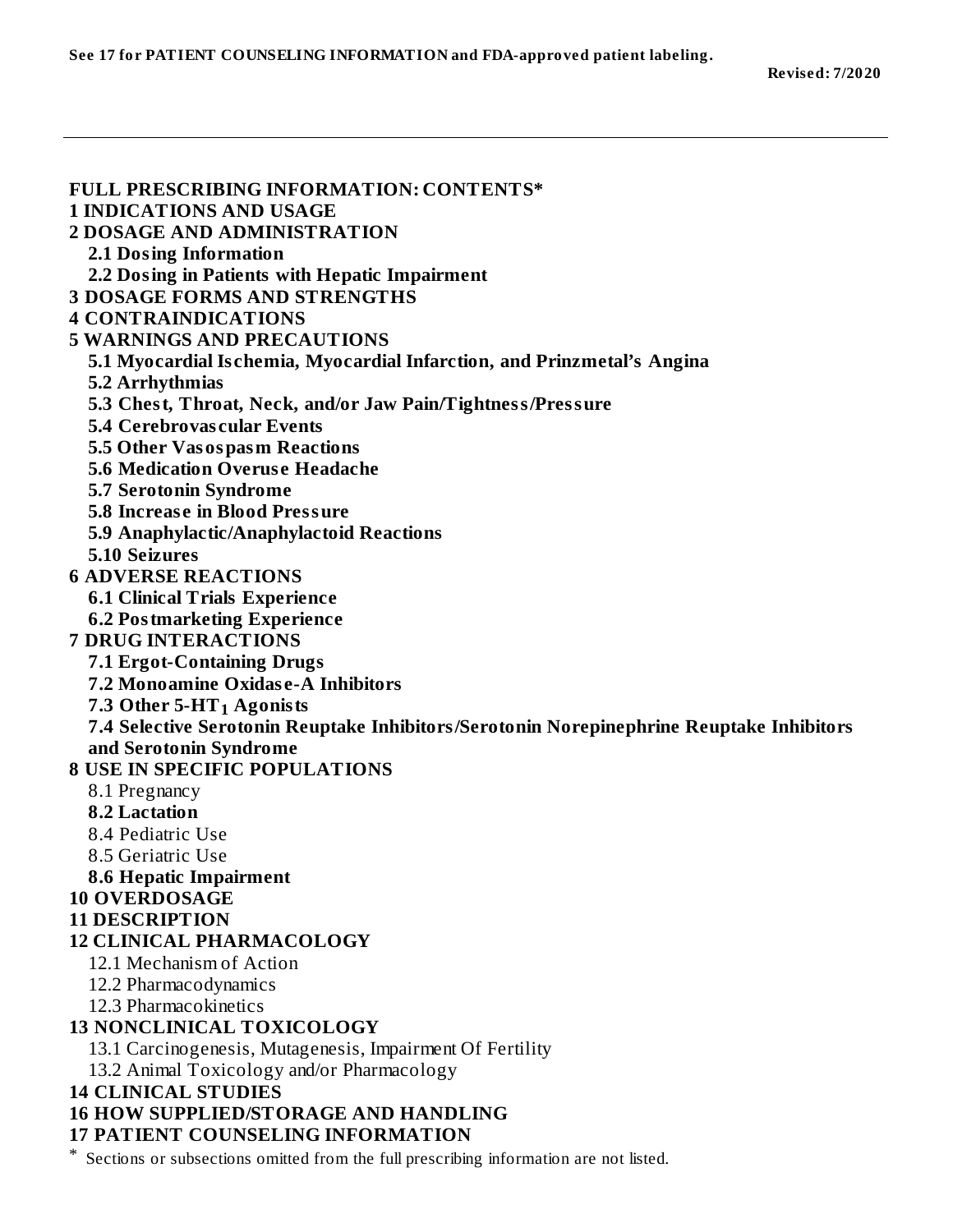#### **FULL PRESCRIBING INFORMATION**

#### **1 INDICATIONS AND USAGE**

Sumatriptan tablets are indicated for the acute treatment of migraine with or without aura in adults.

Limitations of Use:

• Use only if a clear diagnosis of migraine headache has been established. If a patient has no response to the first migraine attack treated with sumatriptan, reconsider the diagnosis of migraine before sumatriptan tablets are administered to treat any subsequent attacks.

- Sumatriptan tablets are not indicated for the prevention of migraine attacks.
- Safety and effectiveness of sumatriptan tablets have not been established for cluster headache.

#### **2 DOSAGE AND ADMINISTRATION**

#### **2.1 Dosing Information**

The recommended dose of sumatriptan tablets are 25 mg, 50 mg, or 100 mg. Doses of 50 mg and 100 mg may provide a greater effect than the 25-mg dose, but doses of 100 mg may not provide a greater effect than the 50-mg dose. Higher doses may have a greater risk of adverse reactions [see Clinical Studies **(14**)].

If the migraine has not resolved by 2 hours after taking sumatriptan tablets, or returns after a transient improvement, a second dose may be administered at least 2 hours after the first dose. The maximum daily dose is 200 mg in a 24-hour period.

#### Use after sumatriptan injection:

If the migraine returns following an initial treatment with sumatriptan injection, additional single sumatriptan tablets (up to 100 mg/day) may be given with an interval of at least 2 hours between tablet doses.

The safety of treating an average of more than 4 headaches in a 30-day period has not 24 been established.

#### **2.2 Dosing in Patients with Hepatic Impairment**

If treatment is deemed advisable in the presence of mild to moderate hepatic impairment, the maximum single dose should not exceed 50 mg [see Use in Specific Populations (**8.6**) and Clinical Pharmacology (**12.3**)].

#### **3 DOSAGE FORMS AND STRENGTHS**

25 mg Tablets: White, round, biconvex film-coated tablets debossed with "RDY" on one side and "291" on the other side.

50 m g Tablets: White, round, biconvex film-coated tablets debossed with "RDY" on one side and "292" on the other side.

100 mg Tablets: White, capsule shaped, biconvex film-coated tablets debossed with "RDY" on one side and "293" on the other side.

#### **4 CONTRAINDICATIONS**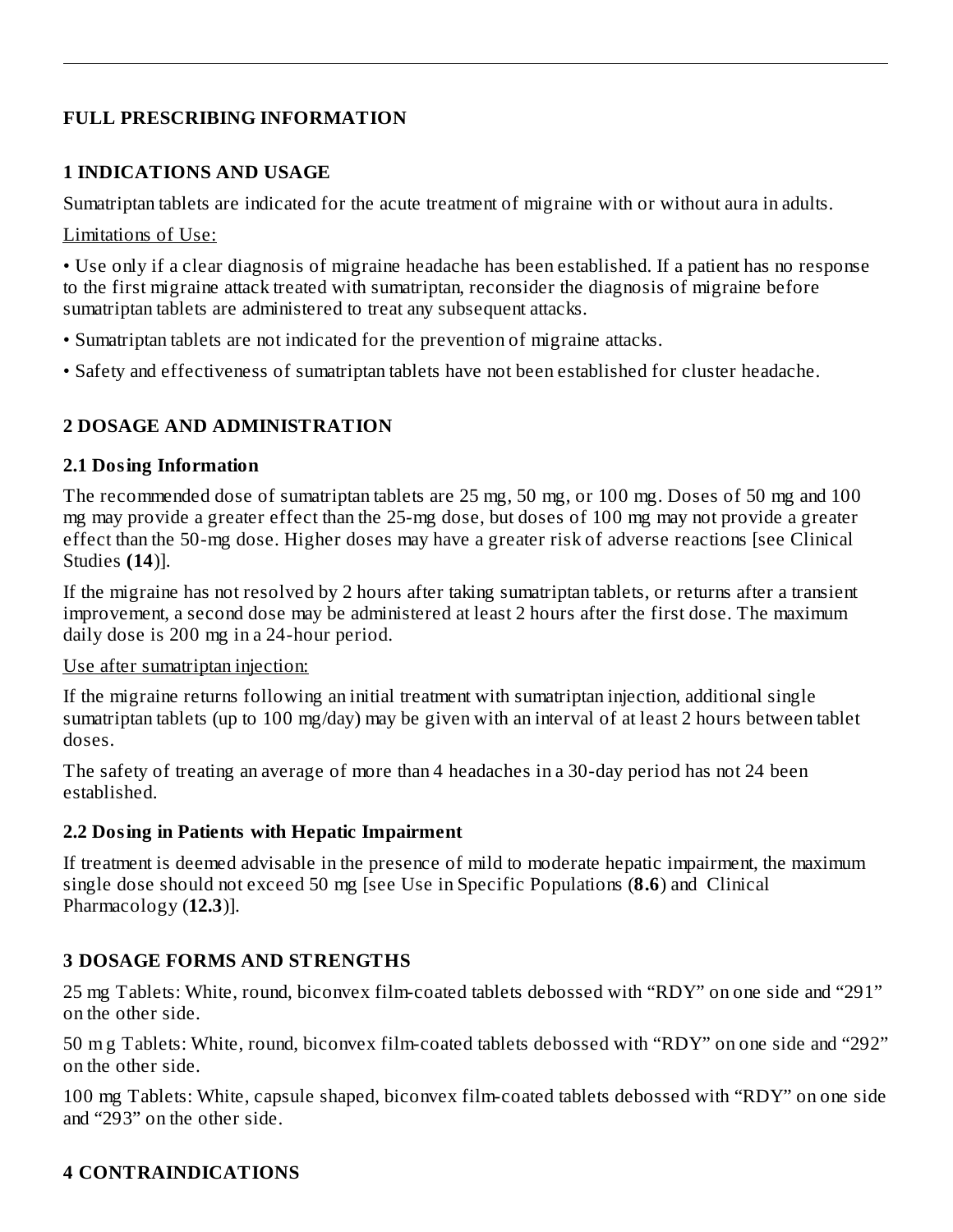Sumatriptan tablets are contraindicated in patients with:

• Ischemic coronary artery disease (CAD) (angina pectoris, history of myocardial infarction, or documented silent ischemia) or coronary artery vasospasm, including Prinzmetal's angina [see Warnings and Precautions (**5.1**)]

• Wolff-Parkinson-White syndrome or arrhythmias associated with other cardiac accessory conduction pathway disorders [see Warnings and Precautions (**5.2**)]

• History of stroke or transient ischemic attack (TIA) or history of hemiplegic or basilar migraine because these patients are at a higher risk of stroke [see Warnings and Precautions (**5.4**)]

• Peripheral vascular disease [see Warnings and Precautions (**5.5**)]

• Ischemic bowel disease [see Warnings and Precautions (**5.5**)]

• Uncontrolled hypertension [see Warnings and Precautions (**5.8**)]

• Recent use (i.e., within 24 hours) of ergotamine-containing medication, ergot-type medication (such as dihydroergotamine or methysergide), or another 5-hydroxytryptamine $1\,({\rm 5-HT_1})$  agonist [see Drug Interactions (**7.1**, **7.3**)]

• Concurrent administration of a monoamine oxidase (MAO)-A inhibitor or recent (within 2 weeks) use of an MAO-A inhibitor [see Drug Interactions (**7.2**), Clinical Pharmacology (**12.3**)]

• Hypersensitivity to sumatriptan (angioedema and anaphylaxis seen) [see Warnings and Precautions (**5.9**)]

• Severe hepatic impairment [see Use in Specific Populations (**8.6**), Clinical Pharmacology (**12.3**)]

### **5 WARNINGS AND PRECAUTIONS**

### **5.1 Myocardial Is chemia, Myocardial Infarction, and Prinzmetal's Angina**

The use of sumatriptan tablets are contraindicated in patients with ischemic or vasospastic CAD. There have been rare reports of serious cardiac adverse reactions, including acute myocardial infarction, occurring within a few hours following administration of sumatriptan tablets. Some of these reactions occurred in patients without known CAD. Sumatriptan tablets may cause coronary artery vasospasm (Prinzmetal's angina), even in patients without a history of CAD.

Perform a cardiovascular evaluation in triptan-naive patients who have multiple cardiovascular risk factors (e.g., increased age, diabetes, hypertension, smoking, obesity, strong family history of CAD) prior to receiving sumatriptan tablets. If there is evidence of CAD or coronary artery vasospasm, sumatriptan tablets are contraindicated. For patients with multiple cardiovascular risk factors who have a negative cardiovascular evaluation, consider administering the first dose of sumatriptan tablets in a medically supervised setting and performing an electrocardiogram (ECG) immediately following administration of sumatriptan tablets. For such patients, consider periodic cardiovascular evaluation in intermittent long-term users of sumatriptan tablets.

# **5.2 Arrhythmias**

Life-threatening disturbances of cardiac rhythm, including ventricular tachycardia and ventricular fibrillation leading to death, have been reported within a few hours following the administration of 5-  $\operatorname{HT}_1$  agonists. Discontinue sumatriptan tablets if these disturbances occur. Sumatriptan tablets are contraindicated in patients with Wolff-Parkinson-White syndrome or arrhythmias associated with other cardiac accessory conduction pathway disorders.

### **5.3 Chest, Throat, Neck, and/or Jaw Pain/Tightness/Pressure**

Sensations of tightness, pain, pressure, and heaviness in the precordium, throat, neck, and jaw commonly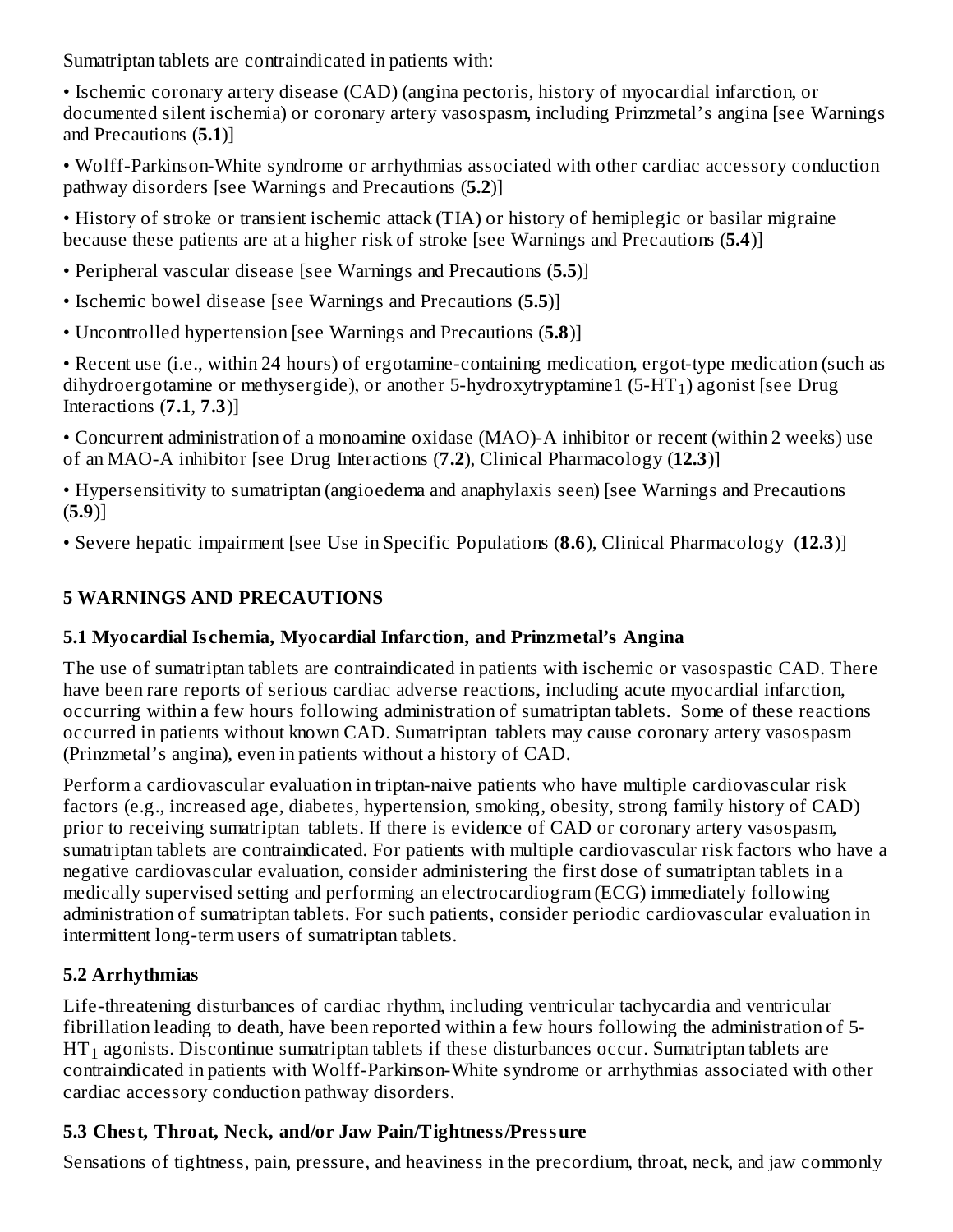occur after treatment with sumatriptan tablets and are usually non-cardiac in origin. However, perform a cardiac evaluation if these patients are at high cardiac risk. The use of sumatriptan tablets are contraindicated in patients with CAD and those with Prinzmetal's variant angina.

### **5.4 Cerebrovas cular Events**

Cerebral hemorrhage, subarachnoid hemorrhage, and stroke have occurred in patients treated with 5-  $\operatorname{HT}_1$  agonists, and some have resulted in fatalities. In a number of cases, it appears possible that the cerebrovascular events were primary, the 5-HT $_{\rm 1}$  agonist having been administered in the incorrect belief that the symptoms experienced were a consequence of migraine when they were not. Also, patients with migraine may be at increased risk of certain cerebrovascular events (e.g., stroke, hemorrhage, TIA). Discontinue sumatriptan tablets if a cerebrovascular event occurs.

Before treating headaches in patients not previously diagnosed as migraineurs, and in migraineurs who present with atypical symptoms, exclude other potentially serious neurological conditions. Sumatriptan tablets are contraindicated in patients with a history of stroke or TIA.

### **5.5 Other Vasospasm Reactions**

Sumatriptan tablets may cause non-coronary vasospastic reactions, such as peripheral vascular ischemia, gastrointestinal vascular ischemia and infarction (presenting with abdominal pain and bloody diarrhea), splenic infarction, and Raynaud's syndrome. In patients who experience symptoms or signs suggestive of non-coronary vasospasm reaction following the use of any 5-HT $_{\rm 1}$  agonist, rule out a vasospastic reaction before receiving additional sumatriptan tablets.

Reports of transient and permanent blindness and significant partial vision loss have been reported with the use of 5-HT $_{\rm 1}$  agonists. Since visual disorders may be part of a migraine attack, a causal relationship between these events and the use of 5-HT $_{\rm 1}$  agonists have not been clearly established.

### **5.6 Medication Overus e Headache**

Overuse of acute migraine drugs (e.g., ergotamine, triptans, opioids, or combination of these drugs for 10 or more days per month) may lead to exacerbation of headache (medication overuse headache). Medication overuse headache may present as migraine-like daily headaches or as a marked increase in frequency of migraine attacks. Detoxification of patients, including withdrawal of the overused drugs, and treatment of withdrawal symptoms (which often includes a transient worsening of headache) may be necessary.

#### **5.7 Serotonin Syndrome**

Serotonin syndrome may occur with sumatriptan tablets, particularly during coadministration with selective serotonin reuptake inhibitors (SSRIs), serotonin norepinephrine reuptake inhibitors (SNRIs), tricyclic antidepressants (TCAs), and MAO inhibitors [see Drug Interactions (**7.4**)]. Serotonin syndrome symptoms may include mental status changes (e.g., agitation, hallucinations, coma), autonomic instability (e.g., tachycardia, labile blood pressure, hyperthermia), neuromuscular aberrations (e.g., hyperreflexia, incoordination), and/or gastrointestinal symptoms (e.g., nausea, vomiting, diarrhea). The onset of symptoms usually occurs within minutes to hours of receiving a new or a greater dose of a serotonergic medication. Discontinue sumatriptan tablets if serotonin syndrome is suspected.

### **5.8 Increas e in Blood Pressure**

Significant elevation in blood pressure, including hypertensive crisis with acute impairment of organ systems, has been reported on rare occasions in patients treated with 5-HT $_{\rm 1}$  agonists, including patients without a history of hypertension. Monitor blood pressure in patients treated with sumatriptan. Sumatriptan tablets are contraindicated in patients with uncontrolled hypertension.

### **5.9 Anaphylactic/Anaphylactoid Reactions**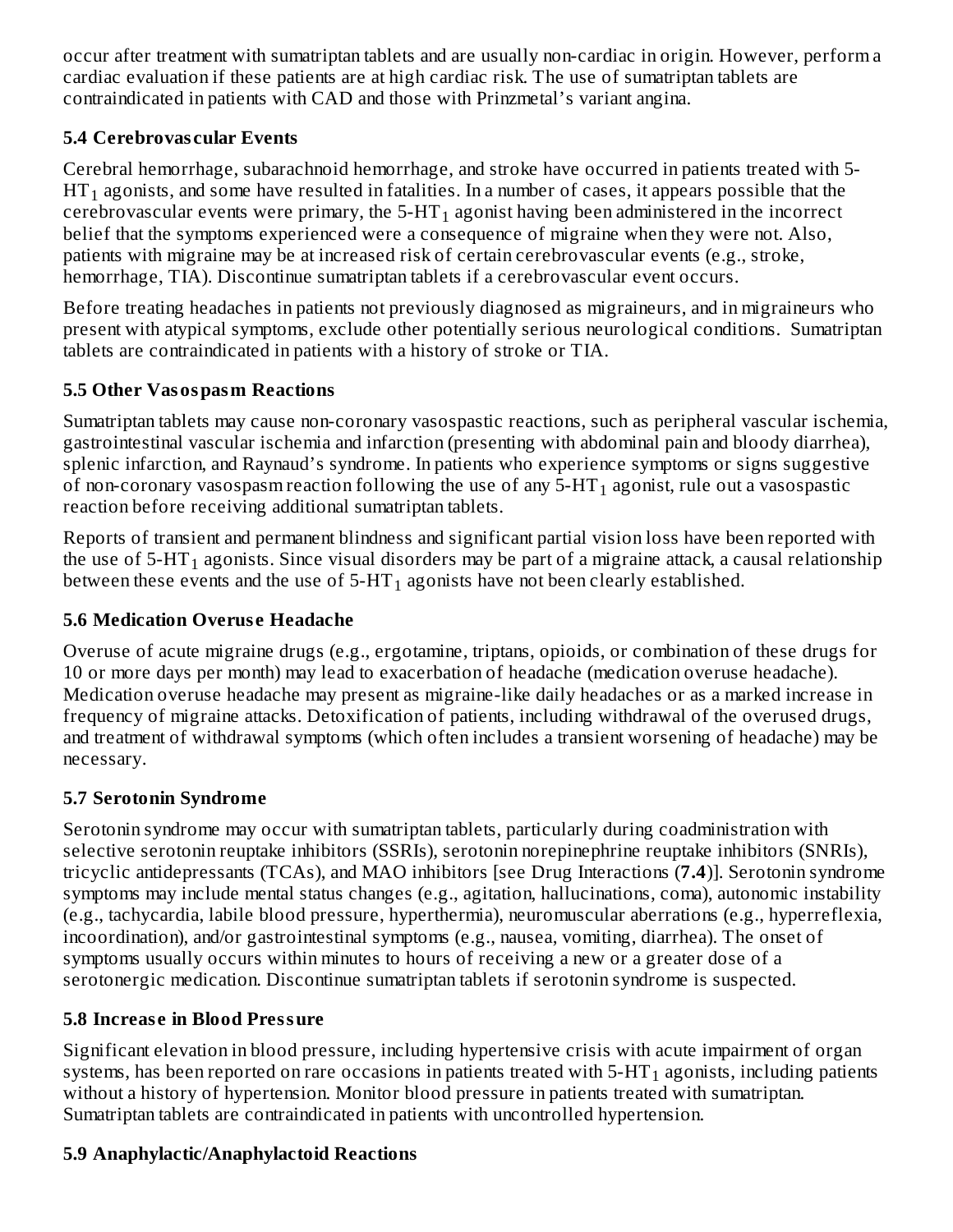Anaphylactic/anaphylactoid reactions have occurred in patients receiving sumatriptan. Such reactions can be life threatening or fatal. In general, anaphylactic reactions to drugs are more likely to occur in individuals with a history of sensitivity to multiple allergens. Sumatriptan tablets are contraindicated in patients with a history of hypersensitivity reaction to sumatriptan.

#### **5.10 Seizures**

Seizures have been reported following administration of sumatriptan. Some have occurred in patients with either a history of seizures or concurrent conditions predisposing to seizures. There are also reports in patients where no such predisposing factors are apparent. Sumatriptan tablets should be used with caution in patients with a history of epilepsy or conditions associated with a lowered seizure threshold.

### **6 ADVERSE REACTIONS**

The following adverse reactions are discussed in more detail in other sections of the prescribing information:

• Myocardial ischemia, myocardial infarction, and Prinzmetal's angina [see **Warnings and Precautions** (**5.1**)]

- Arrhythmias [see **Warnings and Precautions** (**5.2**)]
- Chest, throat, neck, and/or jaw pain/tightness/pressure [see **Warnings and Precautions** (**5.3**)]
- Cerebrovascular events [see **Warnings and Precautions** (**5.4**)]
- Other vasospasm reactions [see **Warnings and Precautions** (**5.5**)]
- Medication overuse headache [see **Warnings and Precautions** (**5.6**)]
- Serotonin syndrome [see **Warnings and Precautions** (**5.7**)]
- Increase in blood pressure [see **Warnings and Precautions** (**5.8**)]
- Hypersensitivity reactions [see **Contraindications(4**), **Warnings and Precautions** (**5.9**)]
- Seizures [see **Warnings and Precautions** (**5.10**)]

### **6.1 Clinical Trials Experience**

Because clinical trials are conducted under widely varying conditions, adverse reaction rates observed in the clinical trials of a drug cannot be directly compared with rates in the clinical trials of another drug and may not reflect the rates observed in practice.

Table 1 lists adverse reactions that occurred in placebo-controlled clinical trials in patients who took at least 1 dose of study drug. Only treatment-emergent adverse reactions that occurred at a frequency of 2% or more in any group treated with sumatriptan tablets and that occurred at a frequency greater than the placebo group are included in Table 1.

#### **Table 1. Advers e Reactions Reported by at Least 2% of Patients Treated with Sumatriptan Tablets and at a Greater Frequency than Placebo**

| <b>Percent of Patients</b><br><b>Reporting</b><br><b>Sumatriptan</b><br><b>Tablets</b><br>$25 \text{ mg}$ | <b>Sumatriptan</b><br>Tablets 50 mg<br>$(n = 771)$ | <b>Sumatriptan</b><br>Tablets 100 mg<br>$(n = 437)$ | <b>Placebo</b><br>$n =$<br>309) |
|-----------------------------------------------------------------------------------------------------------|----------------------------------------------------|-----------------------------------------------------|---------------------------------|
|                                                                                                           | C                                                  | C                                                   | $\lambda$                       |
|                                                                                                           | $(n = 417)$                                        |                                                     |                                 |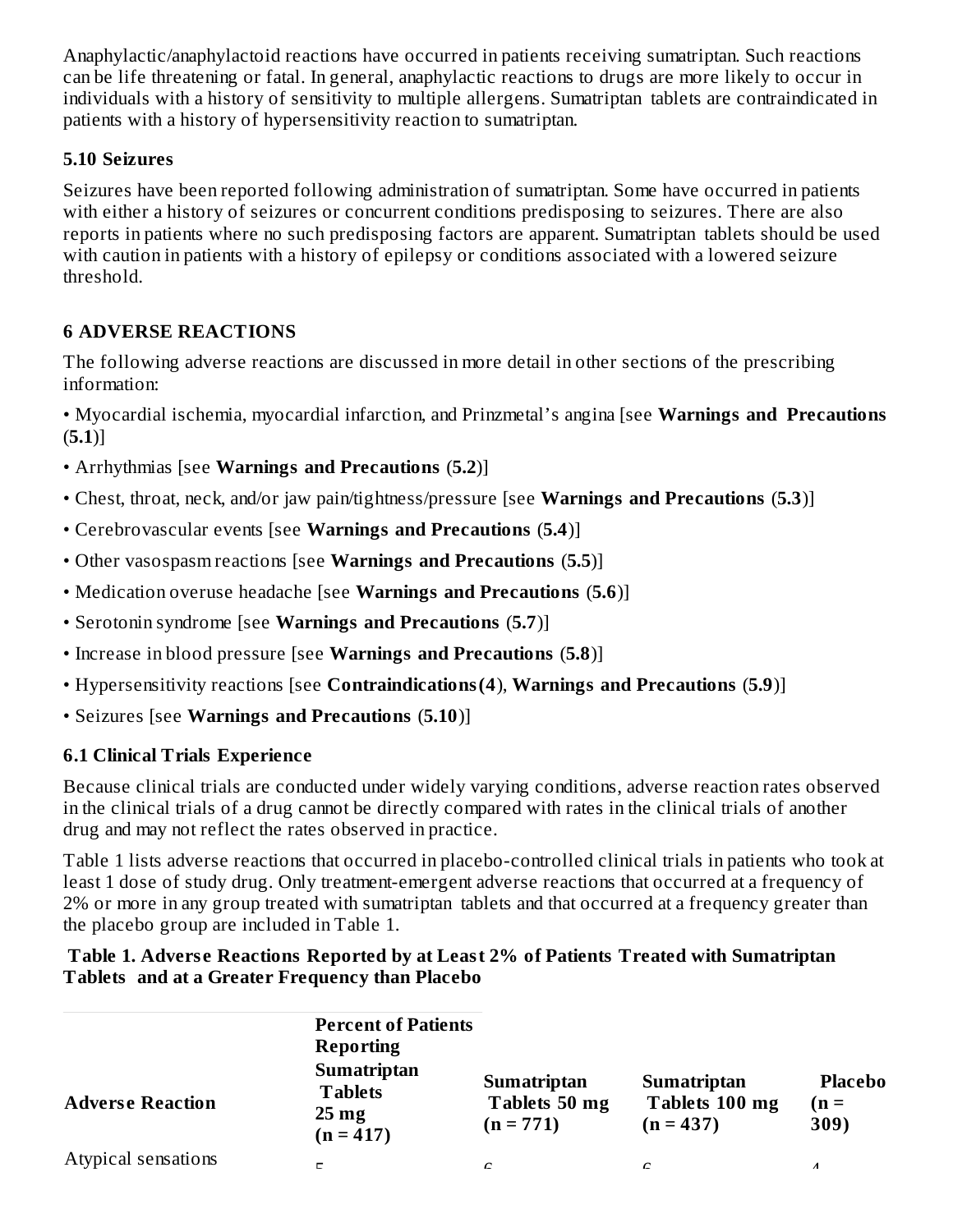|                                                      | G     | n  | $\Omega$ | 4        |
|------------------------------------------------------|-------|----|----------|----------|
| Paresthesia (all types)                              | З     | 5  | 3        |          |
| Sensation warm/cold                                  |       |    | 3        |          |
| Pain and other pressure<br>sensations                | 6     | 6  | 8        |          |
| Chest-pain/tightness/pressure<br>and/or heaviness    | -1    |    | 2        |          |
| Neck/throat/jaw-pain/<br>tightness/pressure          | $<$ 1 | フ  | З        | $\leq$ 1 |
| Pain-location specified<br>Other-pressure/tightness/ | 2     |    |          |          |
| heaviness<br>Neurological                            |       |    | 3        |          |
| Vertigo                                              | ≤1    | ≤1 | ר        | $\leq$ 1 |
| Other<br>Malaise/fatigue                             |       | 2  |          | <1       |

The incidence of adverse reactions in controlled clinical trials was not affected by gender or age of the patients. There were insufficient data to assess the impact of race on the incidence of adverse reactions.

#### **6.2 Postmarketing Experience**

The following adverse reactions have been identified during postapproval use of sumatriptan tablets, sumatriptan nasal spray, and sumatriptan injection. Because these reactions are reported voluntarily from a population of uncertain size, it is not always possible to reliably estimate their frequency or establish a causal relationship to drug exposure. These reactions have been chosen for inclusion due to either their seriousness, frequency of reporting, or causal connection to sumatriptan or a combination of these factors.

Cardiovascular:

Hypotension, palpitations.

Neurological:

Dystonia, tremor.

#### **7 DRUG INTERACTIONS**

#### **7.1 Ergot-Containing Drugs**

Ergot-containing drugs have been reported to cause prolonged vasospastic reactions. Because these effects may be additive, use of ergotamine-containing or ergot-type medications (like dihydroergotamine or methysergide) and sumatriptan tablets within 24 hours of each other is contraindicated.

#### **7.2 Monoamine Oxidas e-A Inhibitors**

MAO-A inhibitors increase systemic exposure by 7-fold. Therefore, the use of sumatriptan tablets in patients receiving MAO-A inhibitors is contraindicated [see Clinical Pharmacology (**12.3**)].

### **7.3 Other 5-HT Agonists 1**

Because their vasospastic effects may be additive, coadministration of sumatriptan tablets and other 5-  $HT_1$  agonists (e.g., triptans) within 24 hours of each other is contraindicated.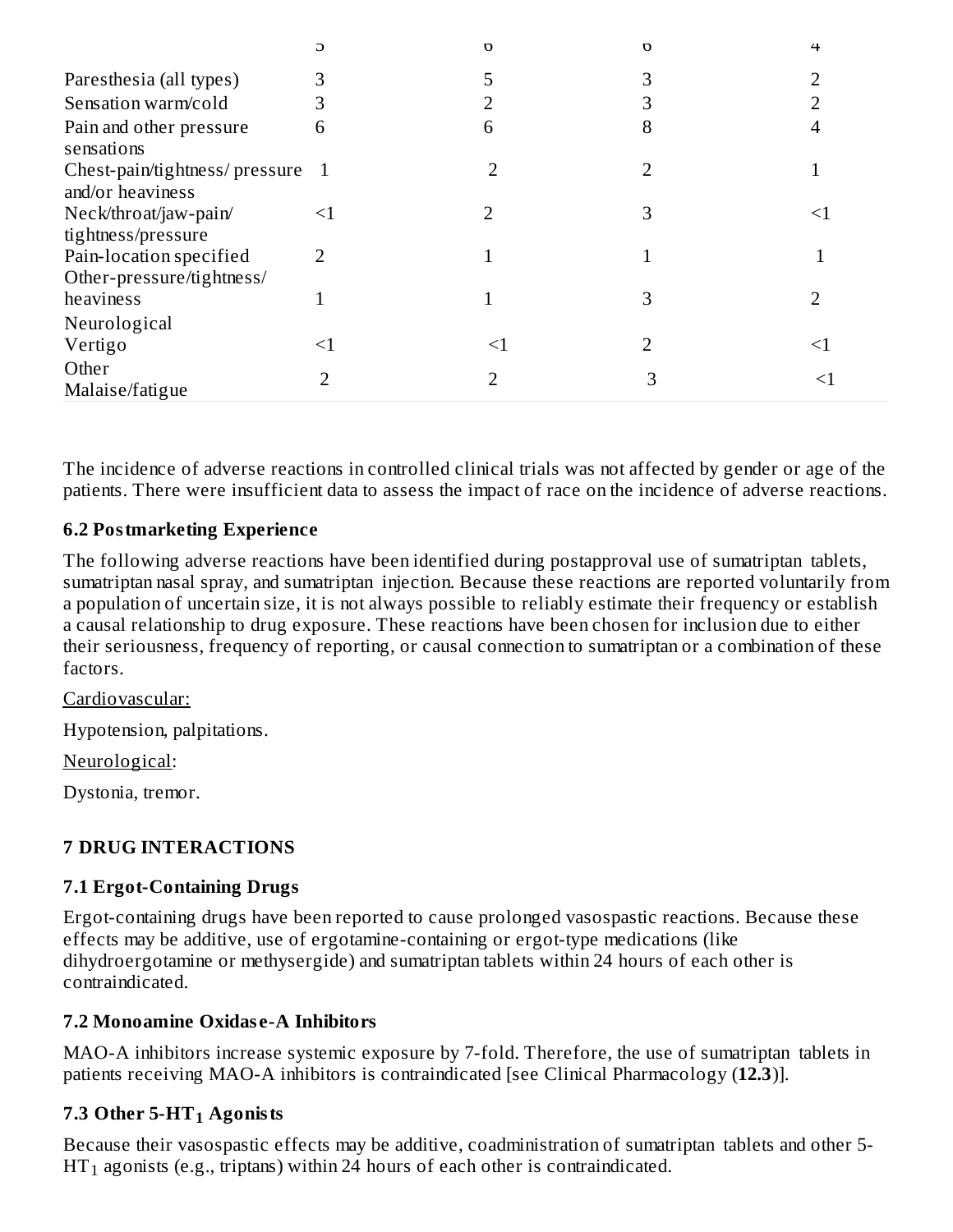#### **7.4 Selective Serotonin Reuptake Inhibitors/Serotonin Norepinephrine Reuptake Inhibitors and Serotonin Syndrome**

Cases of serotonin syndrome have been reported during coadministration of triptans and SSRIs, SNRIs, TCAs, and MAO inhibitors [see Warnings and Precautions (**5.7**)].

#### **8 USE IN SPECIFIC POPULATIONS**

#### **8.1 Pregnancy**

#### Risk Summary

Data from a prospective pregnancy exposure registry and epidemiological studies of pregnant women have not detected an increased frequency of birth defects or a consistent pattern of birth defects among women exposed to sumatriptan compared with the general population (*see Data*). In developmental toxicity studies in rats and rabbits, oral administration of sumatriptan to pregnant animals was associated with embryolethality, fetal abnormalities, and pup mortality. When administered by the intravenous route to pregnant rabbits, sumatriptan was embryolethal (*see Data*).

In the U.S. general population, the estimated background risk of major birth defects and of miscarriage in clinically recognized pregnancies is 2% to 4% and 15% to 20%, respectively. The reported rate of major birth defects among deliveries to women with migraine ranged from 2.2% to 2.9% and the reported rate of miscarriage was 17%, which were similar to rates reported in women without migraine.

#### Clinical Considerations

*Disease-Associated Maternal and/or Embryo/Fetal Risk:* Several studies have suggested that women with migraine may be at increased risk of preeclampsia during pregnancy.

Data

#### *Human Data*:

The Sumatriptan/Naratriptan/Treximet (sumatriptan and naproxen sodium) Pregnancy Registry, a population-based international prospective study, collected data for sumatriptan from January 1996 to September 2012. The Registry documented outcomes of 626 infants and fetuses exposed to sumatriptan during pregnancy (528 with earliest exposure during the first trimester, 78 during the second trimester, 16 during the third trimester, and 4 unknown). The occurrence of major birth defects (excluding fetal deaths and induced abortions without reported defects and all spontaneous pregnancy losses) during first-trimester exposure to sumatriptan was 4.2% (20/478 [95% CI: 2.6% to 6.5%]) and during any trimester of exposure was 4.2% (24/576 [95% CI: 2.7% to 6.2%]). The sample size in this study had 80% power to detect at least a 1.73-to 1.91-fold increase in the rate of major malformations. The number of exposed pregnancy outcomes accumulated during the registry was insufficient to support definitive conclusions about overall malformation risk or for making comparisons of the frequencies of specific birth defects. Of the 20 infants with reported birth defects after exposure to sumatriptan in the first trimester, 4 infants had ventricular septal defects, including one infant who was exposed to both sumatriptan and naratriptan, and 3 infants had pyloric stenosis. No other birth defect was reported for more than 2 infants in this group.

In a study using data from the Swedish Medical Birth Register, live births to women who reported using triptans or ergots during pregnancy were compared with those of women who did not. Of the 2,257 births with first-trimester exposure to sumatriptan, 107 infants were born with malformations (relative risk 0.99 [95% CI: 0.91 to 1.21]). A study using linked data from the Medical Birth Registry of Norway to the Norwegian Prescription Database compared pregnancy outcomes in women who redeemed prescriptions for triptans during pregnancy, as well as a migraine disease comparison group who redeemed prescriptions for sumatriptan before pregnancy only, compared with a population control group. Of the 415 women who redeemed prescriptions for sumatriptan during the first trimester, 15 had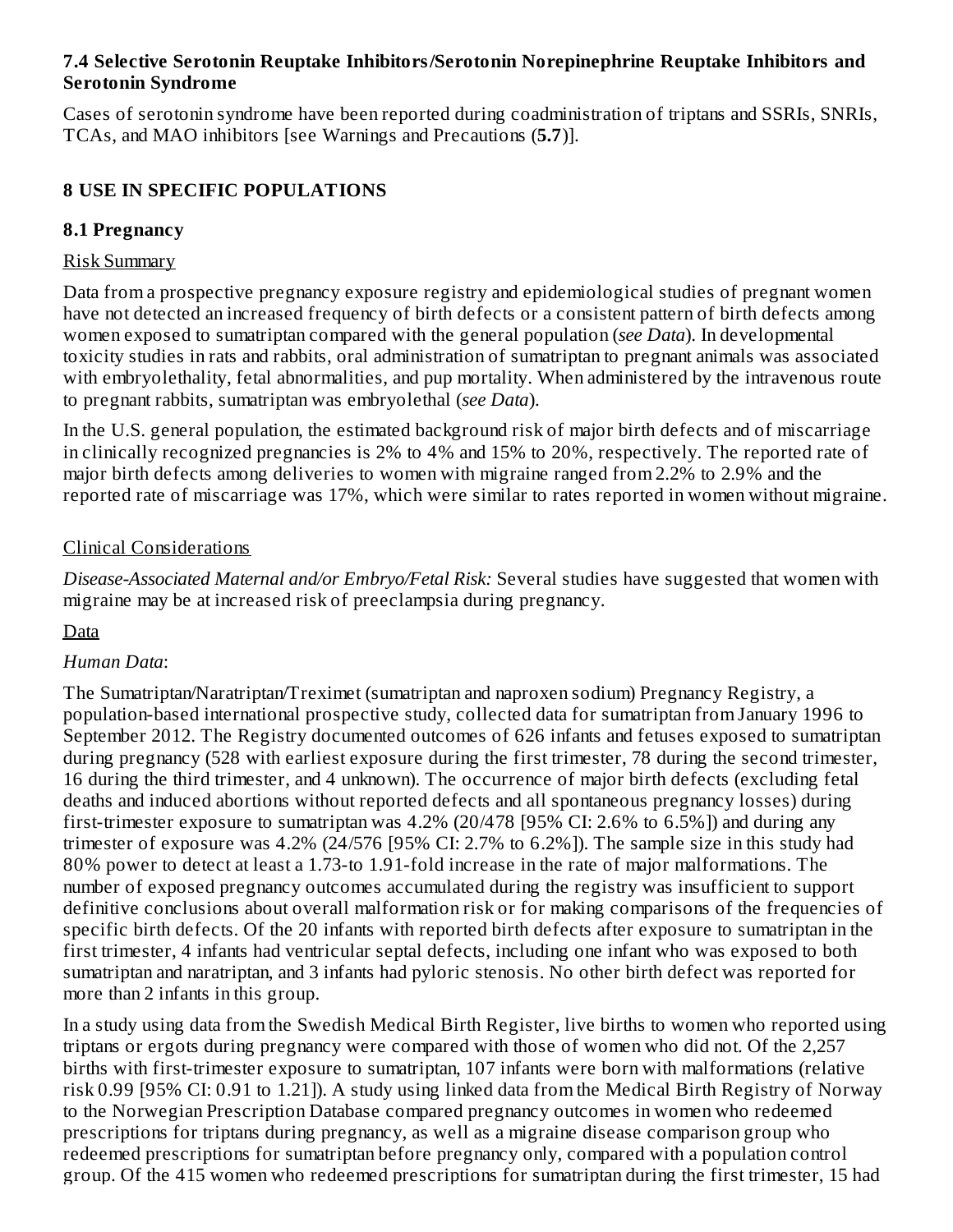infants with major congenital malformations (OR 1.16 [95% CI: 0.69 to 1.94]) while for the 364 women who redeemed prescriptions for sumatriptan before, but not during, pregnancy, 20 had infants with major congenital malformations (OR 1.83 [95% CI: 1.17 to 2.88]), each compared with the population comparison group. Additional smaller observational studies evaluating use of sumatriptan during pregnancy have not suggested an increased risk of teratogenicity.

### *Animal Data*:

Oral administration of sumatriptan to pregnant rats during the period of organogenesis resulted in an increased incidence of fetal blood vessel (cervicothoracic and umbilical) abnormalities. The highest no-effect dose for embryofetal developmental toxicity in rats was 60 mg/kg/day, or approximately 3 times the maximum recommended human dose (MRHD) of 200 mg/day on a mg/m<sup>2</sup> basis. Oral administration of sumatriptan to pregnant rabbits during the period of organogenesis resulted in increased incidences of embryolethality and fetal cervicothoracic vascular and skeletal abnormalities. Intravenous administration of sumatriptan to pregnant rabbits during the period of organogenesis resulted in an increased incidence of embryolethality. The highest oral and intravenous no-effect doses for developmental toxicity in rabbits were 15 (approximately 2 times the MRHD on a mg/m<sup>2</sup> basis) and 0.75 mg/kg/day, respectively.

Oral administration of sumatriptan to rats prior to and throughout gestation resulted in embryofetal toxicity (decreased body weight, decreased ossification, increased incidence of skeletal abnormalities). The highest no-effect dose was 50 mg/kg/day, or approximately 2 times the MRHD on a mg/m<sup>2</sup> basis. In offspring of pregnant rats treated orally with sumatriptan during organogenesis, there was a decrease in pup survival. The highest no-effect dose for this effect was 60 mg/kg/day, or approximately 3 times the  $\overline{\text{MRHD}}$  on a mg/m<sup>2</sup> basis. Oral treatment of pregnant rats with sumatriptan during the latter part of gestation and throughout lactation resulted in a decrease in pup survival. The highest no-effect dose for this finding was 100 mg/kg/day, or approximately 5 times the MRHD on a mg/m<sup>2</sup> basis.

### **8.2 Lactation**

### Risk Summary

Sumatriptan is excreted in human milk following subcutaneous administration (see Data). There is no information regarding sumatriptan concentrations in milk from lactating women following administration of sumatriptan tablets. There are no data on the effects of sumatriptan on the breastfed infant or the effects of sumatriptan on milk production.

The developmental and health benefits of breastfeeding should be considered along with the mother's clinical need for sumatriptan tablets and any potential adverse effects on the breastfed infant from sumatriptan or from the underlying maternal condition.

# Clinical Considerations

Infant exposure to sumatriptan can be minimized by avoiding breastfeeding for 12 hours after treatment with sumatriptan tablets.

Data

Following subcutaneous administration of a 6 mg dose of sumatriptan injection in 5 lactating volunteers, sumatriptan was present in milk.

# **8.4 Pediatric Us e**

Safety and effectiveness in pediatric patients have not been established. Sumatriptan tablets are not recommended for use in patients younger than 18 years of age.

Two controlled clinical trials evaluated sumatriptan nasal spray (5 to 20 mg) in 1,248 adolescent migraineurs aged 12 to 17 years who treated a single attack. The trials did not establish the efficacy of sumatriptan nasal spray compared with placebo in the treatment of migraine in adolescents. Adverse reactions observed in these clinical trials were similar in nature to those reported in clinical trials in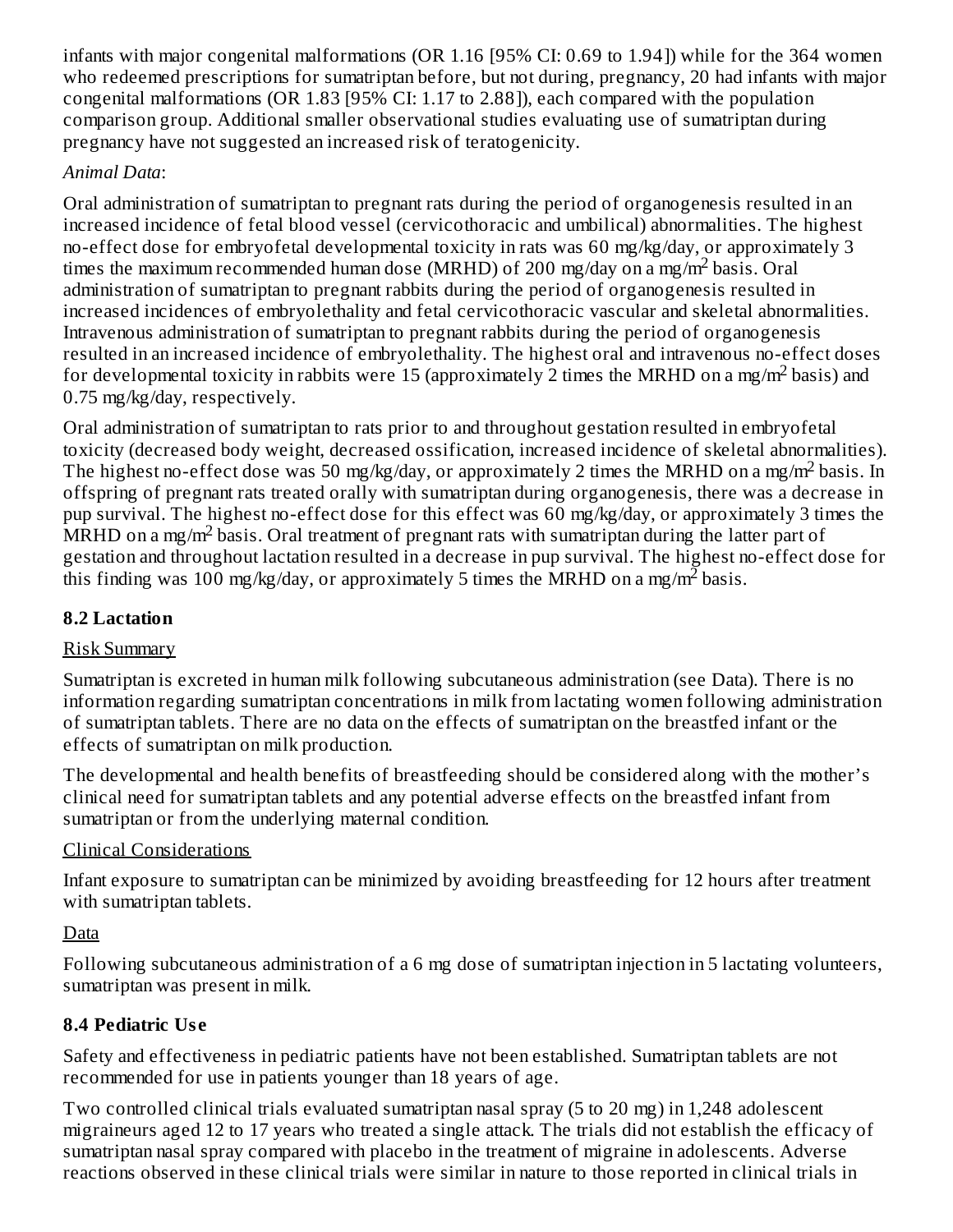adults.

Five controlled clinical trials (2 single-attack trials, 3 multiple-attack trials) evaluating oral sumatriptan (25 to 100 mg) in pediatric patients aged 12 to 17 years enrolled a total of 701 adolescent migraineurs. These trials did not establish the efficacy of oral sumatriptan compared with placebo in the treatment of migraine in adolescents. Adverse reactions observed in these clinical trials were similar in nature to those reported in clinical trials in adults. The frequency of all adverse reactions in these patients appeared to be both dose-and age-dependent, with younger patients reporting reactions more commonly than older adolescents.

Postmarketing experience documents that serious adverse reactions have occurred in the pediatric population after use of subcutaneous, oral, and/or intranasal sumatriptan. These reports include reactions similar in nature to those reported rarely in adults, including stroke, visual loss, and death. A myocardial infarction has been reported in a 14-year-old male following the use of oral sumatriptan; clinical signs occurred within 1 day of drug administration. Clinical data to determine the frequency of serious adverse reactions in pediatric patients who might receive subcutaneous, oral, or intranasal sumatriptan are not presently available.

### **8.5 Geriatric Us e**

Clinical trials of sumatriptan tablets did not include sufficient numbers of patients aged 65 and older to determine whether they respond differently from younger patients. Other reported clinical experience has not identified differences in responses between the elderly and younger patients. In general, dose selection for an elderly patient should be cautious, usually starting at the low end of the dosing range, reflecting the greater frequency of decreased hepatic, renal, or cardiac function and of concomitant disease or other drug therapy.

A cardiovascular evaluation is recommended for geriatric patients who have other cardiovascular risk factors (e.g., diabetes, hypertension, smoking, obesity, strong family history of CAD) prior to receiving sumatriptan tablets [see Warnings and Precautions (**5.1**)].

### **8.6 Hepatic Impairment**

The maximum single dose in patients with mild to moderate hepatic impairment should not exceed 50 mg. Sumatriptan tablets are contraindicated in patients with severe hepatic impairment [see Clinical Pharmacology (**12.3**)].

# **10 OVERDOSAGE**

Patients in clinical trials ( $N = 670$ ) received single oral doses of 140 to 300 mg without significant adverse reactions. Volunteers ( $N = 174$ ) received single oral doses of 140 to 400 mgwithout serious adverse reactions.

Overdose in animals has been fatal and has been heralded by convulsions, tremor, paralysis, inactivity, ptosis, erythema of the extremities, abnormal respiration, cyanosis, ataxia, mydriasis, salivation, and lacrimation.

The elimination half-life of sumatriptan is approximately 2.5 hours [see Clinical Pharmacology (**12.3**)], and therefore monitoring of patients after overdose with sumatriptan tablets should continue for at least 12 hours or while symptoms or signs persist.

It is unknown what effect hemodialysis or peritoneal dialysis has on the serum concentrations of sumatriptan.

# **11 DESCRIPTION**

Sumatriptan tablets USP contain sumatriptan succinate, a selective 5-HT  $_{\rm 1B/1D}$  receptor agonist. Sumatriptan succinate is chemically designated as 3-[2-(dimethylamino)ethyl]-N-methyl-indole-5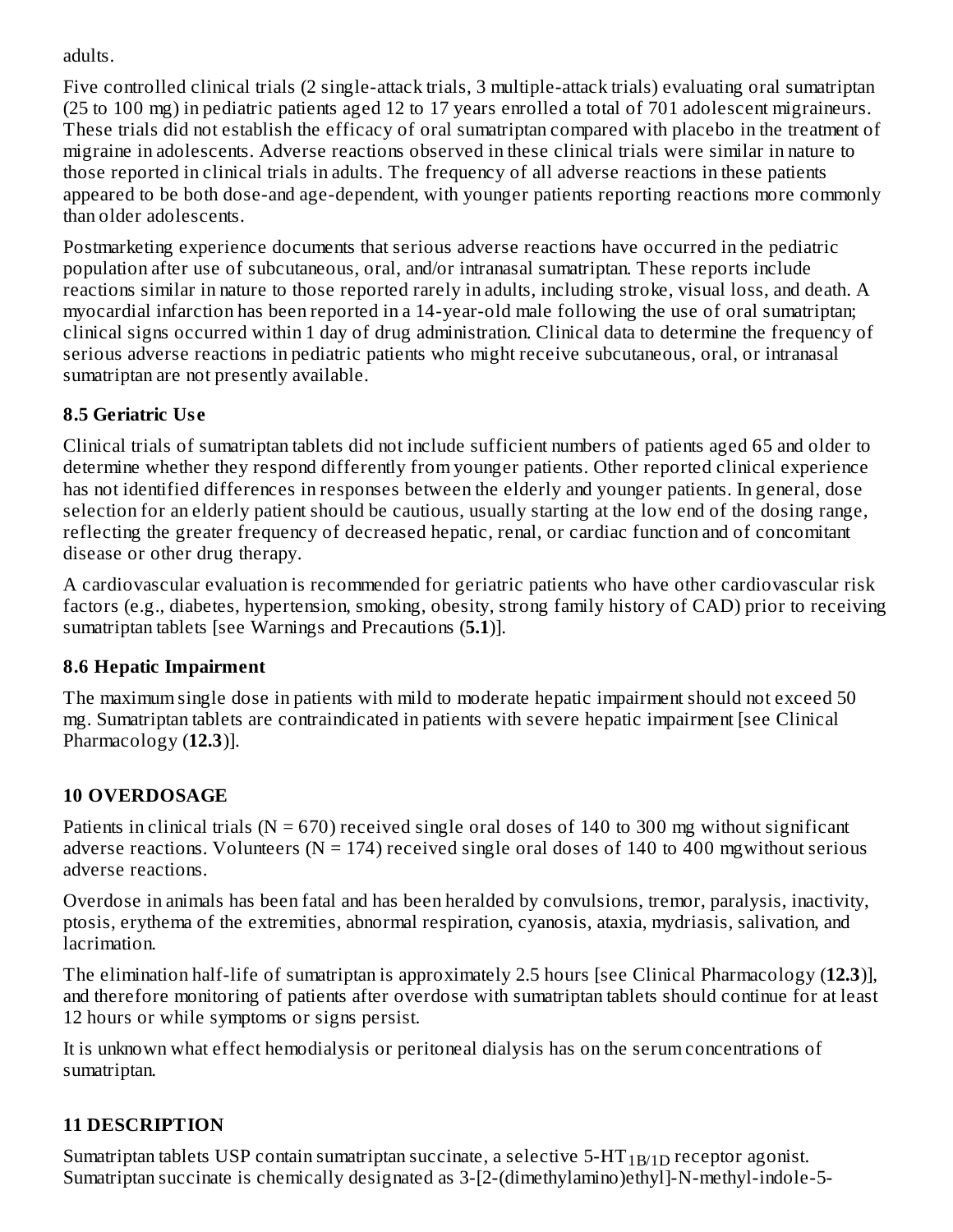methanesulfonamide succinate (1:1), and it has the following structure:



The molecular formula is  $C_{14}H_{21}N_3O_2S\cdot C_4H_6O_4$ , representing a molecular weight of 413.5. Sumatriptan succinate USP is a white or almost white powder that is freely soluble in water, sparingly soluble in methanol, practically inso

luble in methylene chloride. Each sumatriptan tablet USP for oral administration contains 35, 70, or 140 mg of sumatriptan succinate USP equivalent to 25, 50, or 100 mg of sumatriptan, respectively. Each tablet also contains the inactive ingredients croscarmellose sodium, lactose anhydrous, lactose monohydrate, magnesium stearate, mannitol, microcrystalline cellulose, talc, titanium dioxide and triacetin.

#### **12 CLINICAL PHARMACOLOGY**

#### **12.1 Mechanism of Action**

Sumatriptan binds with high affinity to human cloned 5-HT  $_{\rm 1B/1D}$  receptors. Sumatriptan presumably exerts its therapeutic effects in the treatment of migraine headache through agonist effects at the 5-  $\mathrm{HT_{1B/1D}}$  receptors on intracranial blood vessels and sensory nerves of the trigeminal system, which result in cranial vessel constriction and inhibition of pro-inflammatory neuropeptide release.

#### **12.2 Pharmacodynamics**

#### Blood Pressure

Significant elevation in blood pressure, including hypertensive crisis, has been reported in patients with and without a history of hypertension [see Warnings and Precautions (**5.8**)].

#### Peripheral (Small) Arteries

In healthy volunteers ( $N = 18$ ), a trial evaluating the effects of sumatriptan on peripheral (small vessel) arterial reactivity failed to detect a clinically significant increase in peripheral resistance.

#### Heart Rate

Transient increases in blood pressure observed in some patients in clinical trials carried out during sumatriptan's development as a treatment for migraine were not accompanied by any clinically significant changes in heart rate.

#### **12.3 Pharmacokinetics**

#### Absorption

The mean maximum concentration following oral dosing with 25 mg is 18 ng/mL (range: 7 to 47 ng/mL) and 51 ng/mL (range: 28 to 100 ng/mL) following oral dosing with 100 mg of sumatriptan. This compares with a  $\mathsf{C}_{\max}$  of 5 and 16 ng/mL following dosing with a 5 and 20 mg intranasal dose, respectively. The mean  $\rm{C_{max}}$  following a 6-mg subcutaneous injection is 71 ng/mL (range: 49 to 110 ng/mL). The bioavailability is approximately 15%, primarily due to presystemic metabolism and partly due to incomplete absorption. The  $\mathsf{C}_{\max}$  is similar during a migraine attack and during a migraine-free period, but the  $T_{\rm max}$  is slightly later during the attack, approximately 2.5 hours compared with 2 hours.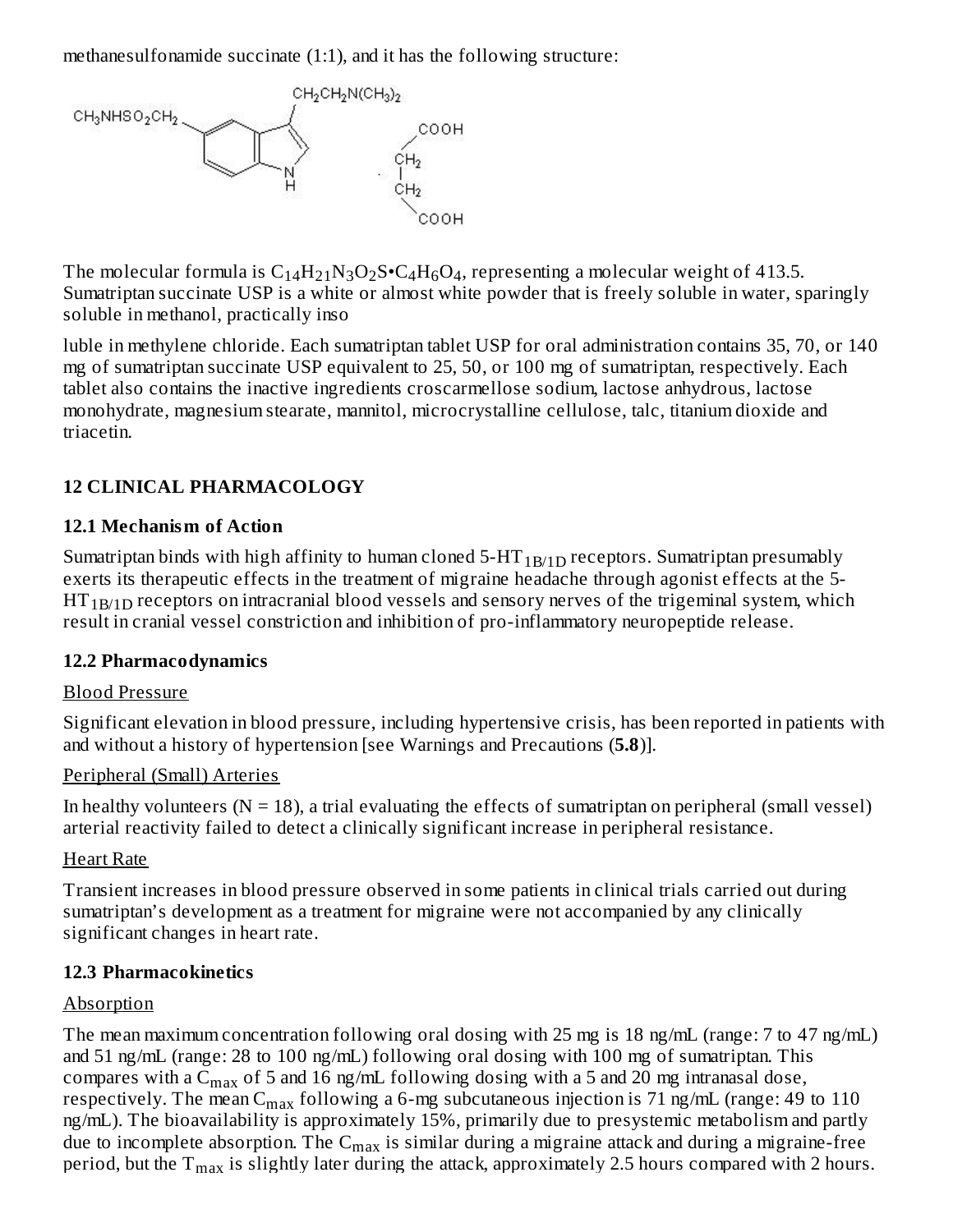When given as a single dose, sumatriptan displays dose proportionality in its extent of absorption (area under the curve [AUC]) over the dose range of 25 to 200 mg, but the  $\rm{C_{max}}$  after 100 mg is approximately 25% less than expected (based on the 25 mg dose). ...<sub>...</sub>.

*Effect of Food:* A food effect trial involving administration of sumatriptan tablets 100 mg to healthy volunteers under fasting conditions and with a high-fat meal indicated that the  $\rm{C_{max}}$  and  $\rm{AUC}$  were increased by 15% and 12%, respectively, when administered in the fed state.

#### Distribution

Protein binding, determined by equilibrium dialysis over the concentration range of 10 to 1,000 ng/mL is low, approximately 14% to 21%. The effect of sumatriptan on the protein binding of other drugs has not been evaluated. The apparent volume of distribution is 2.7 L/kg.

#### Metabolism

In vitro studies with human microsomes suggest that sumatriptan is metabolized by MAO, predominantly the A isoenzyme. Most of a radiolabeled dose of sumatriptan excreted in the urine is the major metabolite indole acetic acid (IAA) or the IAA glucuronide, both of which are inactive.

#### Elimination

The elimination half-life of sumatriptan is approximately 2.5 hours. Radiolabeled  $^{14}$ C-sumatriptan administered orally is largely renally excreted (about 60%) with about 40% found in the feces. Most of the radiolabeled compound excreted in the urine is the major metabolite, IAA, which is inactive, or the IAA glucuronide. Only 3% of the dose can be recovered as unchanged sumatriptan.

#### Special Populations

*Age*: The pharmacokinetics of sumatriptan in the elderly (mean age: 72 years, 2 males and 4 females) and in subjects with migraine (mean age: 38 years, 25 males and 155 females) were similar to that in healthy male subjects (mean age: 30 years).

*Patients with Renal Impairment:* The effect of renal impairment on the pharmacokinetics of sumatriptan has not been examined.

*Patients with Hepatic Impairment*: The liver plays an important role in the presystemic clearance of orally administered sumatriptan. Accordingly, the bioavailability of sumatriptan following oral administration may be markedly increased in patients with liver disease. In one small trial of patients with moderate liver impairment ( $n = 8$ ) matched for sex, age, and weight with healthy subjects ( $n = 8$ ), the hepatically-impaired patients had an approximately 70% increase in AUC and  $\rm{C_{max}}$  and a  $\rm{T_{max}}$  40 minutes earlier compared with the healthy subjects.

The pharmacokinetics of sumatriptan in patients with severe hepatic impairment has not been studied. The use of sumatriptan tablets in this population is contraindicated [see Contraindications (**4**) and Use in Specific Populations (**8.6**)].

*Male and Female Patients*: In a trial comparing females to males, no pharmacokinetic differences were observed between genders for AUC,  $\mathsf{C_{max}, T_{max}},$  and half-life.

*Racial Groups:* The systemic clearance and  $C_{max}$  of subcutaneous sumatriptan were similar in black (n = 34) and Caucasian (n = 38) healthy male subjects. Oral sumatriptan has not been evaluated for race differences.

#### Drug Interaction Studies

Monoamine Oxidase-A Inhibitors: Treatment with MAO-A inhibitors generally leads to an increase of sumatriptan plasma levels [see Contraindications (**4)**, Drug Interactions (**7.2**)].

Due to gut and hepatic metabolic first-pass effects, the increase of systemic exposure after coadministration of an MAO-A inhibitor with oral sumatriptan is greater than after coadministration of the MAO inhibitors with subcutaneous sumatriptan.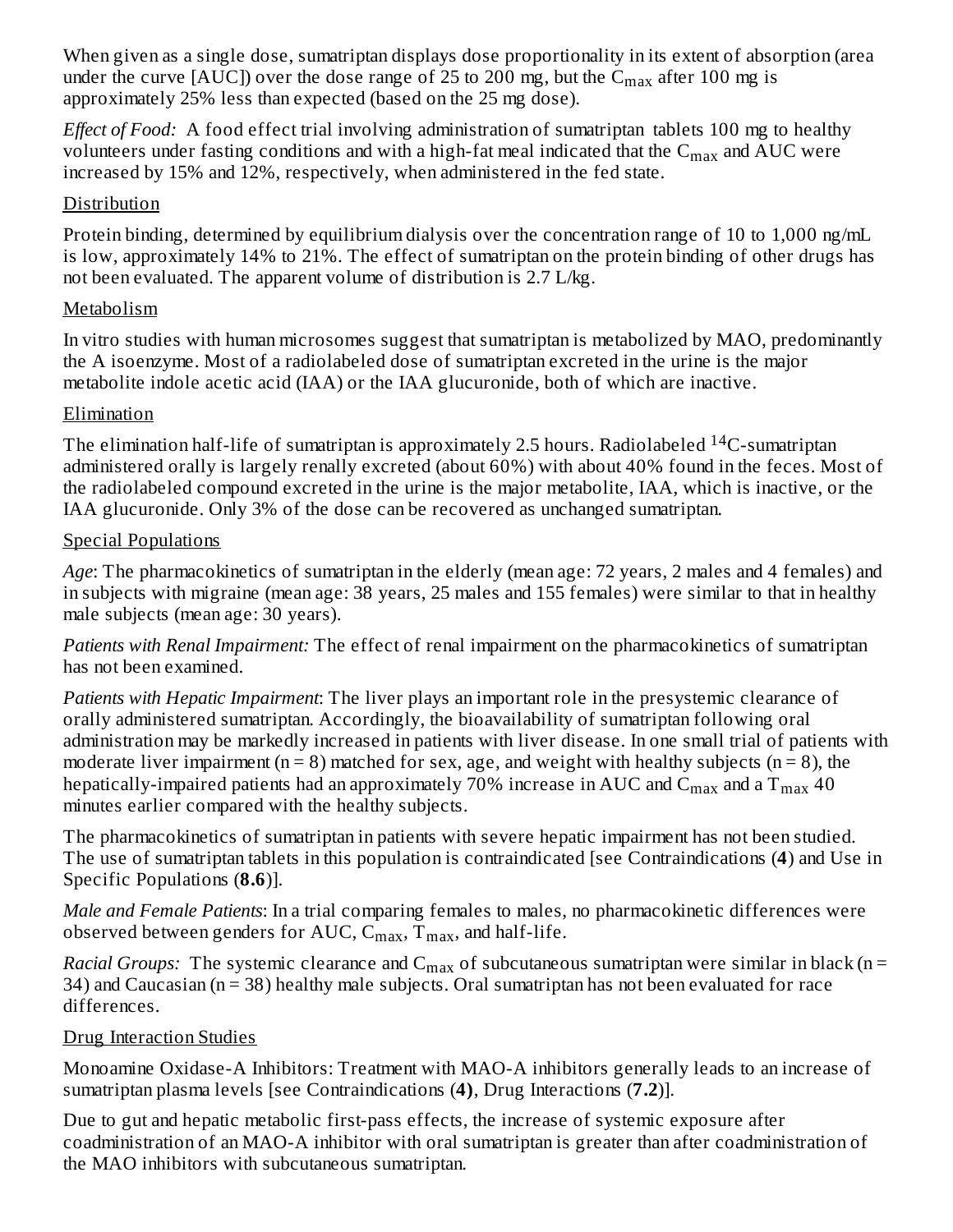In a trial of 14 healthy females, pretreatment with an MAO-A inhibitor decreased the clearance of subcutaneous sumatriptan, resulting in a 2-fold increase in the area under the sumatriptan plasma concentration-time curve (AUC), corresponding to a 40% increase in elimination half-life.

A small trial evaluating the effect of pretreatment with an MAO-A inhibitor on the bioavailability from a 25-mg oral sumatriptan tablet resulted in an approximately 7-fold increase in systemic exposure.

Alcohol: Alcohol consumed 30 minutes prior to sumatriptan ingestion had no effect on the pharmacokinetics of sumatriptan.

### **13 NONCLINICAL TOXICOLOGY**

#### **13.1 Carcinogenesis, Mutagenesis, Impairment Of Fertility**

#### Carcinogenesis

In carcinogenicity studies in mouse and rat, sumatriptan was administered orally for 78 and 104 weeks, respectively, at doses up to 160 mg/kg/day (the high dose in rat was reduced from 360 mg/kg/day during week 21). There was no evidence in either species of an increase in tumors related to sumatriptan administration. Plasma exposures (AUC) at the highest doses tested were 20 and 8 times that in humans at the maximum recommended human dose (MRHD) of 200 mg/day.

#### Mutagenesis

Sumatriptan was negative in in vitro (bacterial reverse mutation [Ames], gene cell mutation in Chinese hamster V79/HGPRT, chromosomal aberration in human lymphocytes) and in vivo (rat micronucleus) assays.

#### Impairment of Fertility

When sumatriptan (5, 50, 500 mg/kg/day) was administered orally to male and female rats prior to and throughout the mating period, there was a treatment- related decrease in fertility secondary to a decrease in mating in animals treated with doses greater than 5 mg/kg/day (less than the MRHD on a  $mg/m<sup>2</sup>$  basis). It is not clear whether this finding was due to an effect on males or females or both.

When sumatriptan was administered by subcutaneous injection to male and female rats prior to and throughout the mating period, there was no evidence of impaired fertility at doses up to 60 mg/kg/day.

### **13.2 Animal Toxicology and/or Pharmacology**

#### Corneal Opacitie:

Dogs receiving oral sumatriptan developed corneal opacities and defects in the corneal epithelium. Corneal opacities were seen at the lowest dose tested, 2 mg/kg/day, and were present after 1 month of treatment. Defects in the corneal epithelium were noted in a 60-week study. Earlier examinations for these toxicities were not conducted and no-effect doses were not established. Plasma exposure at the lowest dose tested was approximately 2 times that in humans at the MRHD.

### **14 CLINICAL STUDIES**

The efficacy of sumatriptan tablets in the acute treatment of migraine headaches was demonstrated in 3, randomized, double-blind, placebo-controlled trials. Patients enrolled in these 3 trials were predominately female (87%) and Caucasian (97%), with a mean age of 40 years (range: 18 to 65 years). Patients were instructed to treat a moderate to severe headache. Headache response, defined as a reduction in headache severity from moderate or severe pain to mild or no pain, was assessed up to 4 hours after dosing. Associated symptoms such as nausea, photophobia, and phonophobia were also assessed. Maintenance of response was assessed for up to 24 hours postdose. A second dose of sumatriptan tablets or other medication was allowed 4 to 24 hours after the initial treatment for recurrent headache. Acetaminophen was offered to patients in Trials 2 and 3 beginning at 2 hours after initial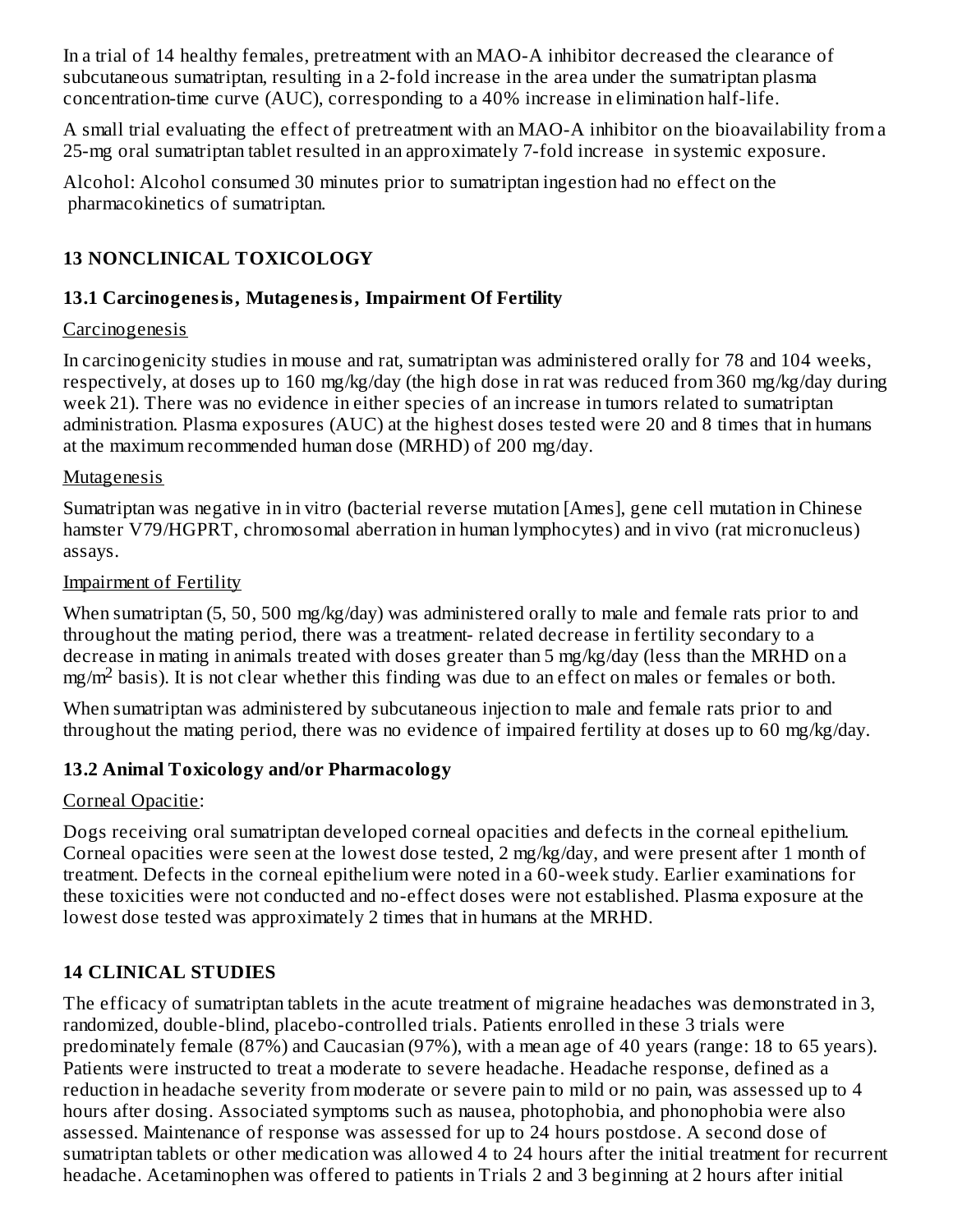treatment if the migraine pain had not improved or had worsened. Additional medications were allowed 4 to 24 hours after the initial treatment for recurrent headache or as rescue in all 3 trials. The frequency and time to use of these additional treatments were also determined. In all trials, doses of 25, 50, and 100 mg were compared with placebo in the treatment of migraine attacks. In 1 trial, doses of 25, 50, and 100 mg were also compared with each other.

In all 3 trials, the percentage of patients achieving headache response 2 and 4 hours after treatment was significantly greater among patients receiving sumatriptan tablets at all doses compared with those who received placebo. In 1 of the 3 trials, there was a statistically significant greater percentage of patients with headache response at 2 and 4 hours in the 50-mg or 100-mg group when compared with the 25-mg dose groups. There were no statistically significant differences between the 50-mg and 100-mg dose groups in any trial. The results from the 3 controlled clinical trials are summarized in Table 2.

| Table 2. Percentage of Patients with Headache Response (Mild or No Headache) 2 and 4 Hours |  |  |
|--------------------------------------------------------------------------------------------|--|--|
| following Treatment                                                                        |  |  |

| <b>Sumatriptan Tablets</b><br>$25 \text{ mg}$<br>2 <sub>hr</sub> 4 <sub>hr</sub> | <b>Sumatriptan</b><br><b>Tablets</b><br>50 mg<br>2 hr 4 hr 2 hr 4 hr | <b>Sumatriptan</b><br><b>Tablets</b><br>$100$ mg | <b>Placebo</b><br>2 <sub>hr</sub> 4 <sub>hr</sub> |
|----------------------------------------------------------------------------------|----------------------------------------------------------------------|--------------------------------------------------|---------------------------------------------------|
| Trial $1\frac{52\%^a}{(n=298)}$                                                  |                                                                      | 61%a,b 78%a,b 62%a,b 79%a,b 27% 38%              |                                                   |
|                                                                                  | $(n = 296)$                                                          | $(n = 296)$                                      | $(n = 94)$                                        |
| Trial $2\frac{52\%^a}{(n=66)}$                                                   | 50% <sup>a</sup> 68% <sup>a</sup>                                    | 56% <sup>a</sup> 71% <sup>a</sup>                | 26% 38%                                           |
|                                                                                  | $(n = 62)$                                                           | $(n = 66)$                                       | $(n = 65)$                                        |
| Trial $3\frac{52\%^a}{(n=48)}$                                                   | 54% <sup>a</sup> 72% <sup>a</sup>                                    | 57% <sup>a</sup> 78% <sup>a</sup>                | 17% 19%                                           |
|                                                                                  | $(n = 46)$                                                           | $(n = 46)$                                       | $(n = 47)$                                        |

<sup>a</sup> P<0.05 in comparison with placebo.

 $^{\rm b}$  P<0.05 in comparison with 25 mg.

The estimated probability of achieving an initial headache response over the 4 hours following treatment in pooled Trials 1, 2, and 3 is depicted in Figure 1.



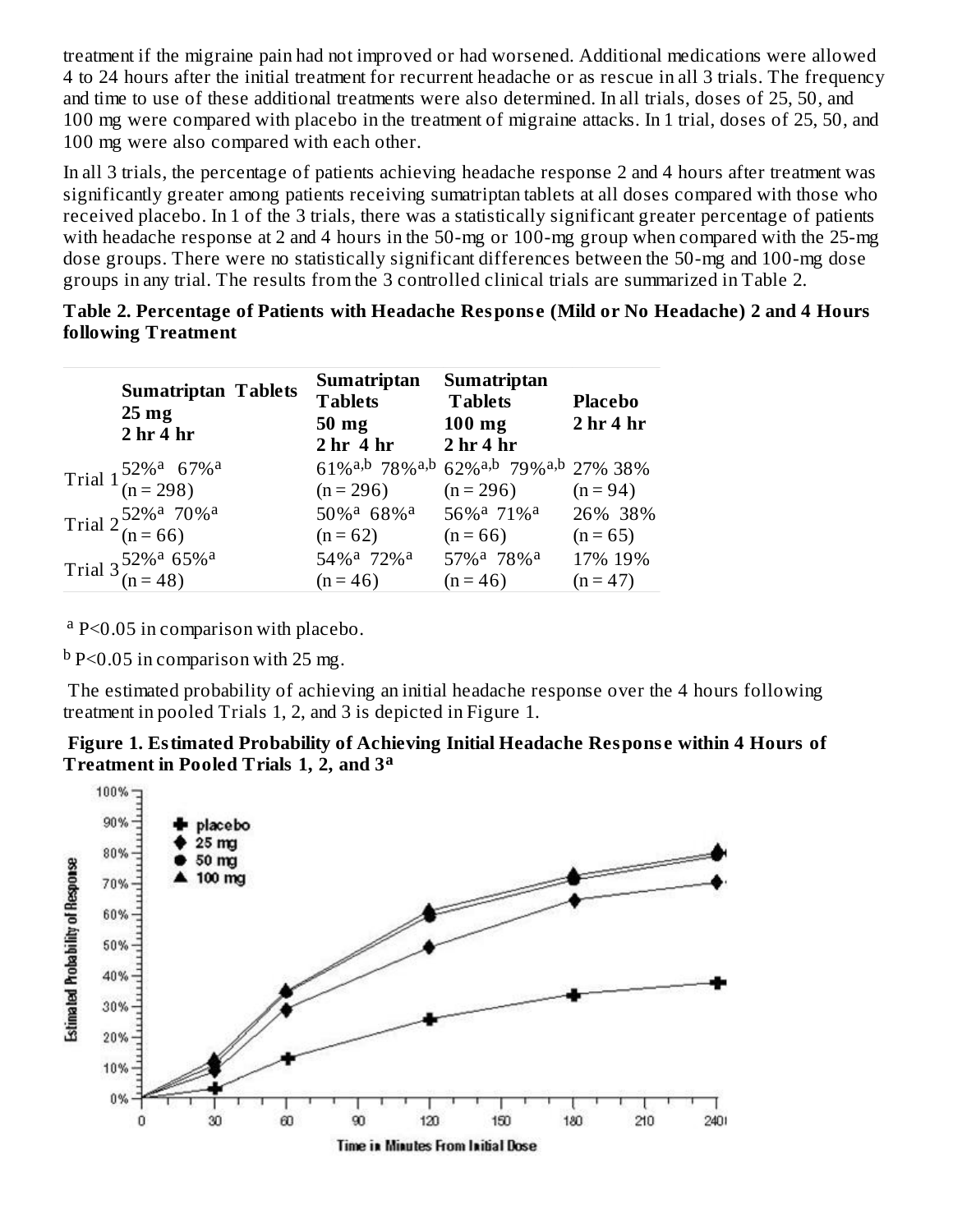aThe figure shows the probability over time of obtaining headache response (no or mild pain) following treatment with oral sumatriptan. The averages displayed are based on pooled data from the 3 clinical controlled trials providing evidence of efficacy. Kaplan-Meier plot with patients not achieving response and/or taking rescue within 240 minutes censored to 240 minutes.

For patients with migraine-associated nausea, photophobia, and/or phonophobia at baseline, there was a lower incidence of these symptoms at 2 hours (Trial 1) and at 4 hours (Trials 1, 2, and 3) following administration of sumatriptan tablets compared with placebo.

As early as 2 hours in Trials 2 and 3, or as early as 4 hours in Trial 1, through 24 hours following the initial dose of study treatment, patients were allowed to use additional treatment for pain relief in the form of a second dose of study treatment or other medication. The estimated probability of patients taking a second dose or other medication for migraine over the 24 hours following the initial dose of study treatment is summarized in Figure 2.

**Figure 2. The Estimated Probability of Patients Taking a Second Dos e of Sumatriptan Tablets or Other Medication to Treat Migraine over the 24 Hours following the Initial Dos e of Study Treatment in Pooled Trials 1, 2, and 3 a**



<sup>a</sup> Kaplan-Meier plot based on data obtained in the 3 clinical controlled trials providing evidence of efficacy with patients not using additional treatments censored to 24 hours. Plot also includes patients who had no response to the initial dose. No remedication was allowed within 2 hours postdose.

There is evidence that doses above 50 mg do not provide a greater effect than 50 mg. There was no evidence to suggest that treatment with sumatriptan tablets was associated with an increase in the severity of recurrent headaches. The efficacy of sumatriptan tablets was unaffected by presence of aura; duration of headache prior to treatment; gender, age, or weight of the subject; relationship to menses; or concomitant use of common migraine prophylactic drugs (e.g., beta-blockers, calcium channel blockers, tricyclic antidepressants). There were insufficient data to assess the impact of race on efficacy.

#### **16 HOW SUPPLIED/STORAGE AND HANDLING**

Sumatriptan tablets USP, 25, 50, and 100 mg of sumatriptan (base) as the succinate. Sumatriptan tablets USP, 25 mg are white, round, biconvex film-coated tablets debossed with "RDY" on one side and "291" on the other side. The tablets are supplied in bottles of 30, 36, 90, 100, 500 and unit of use blister pack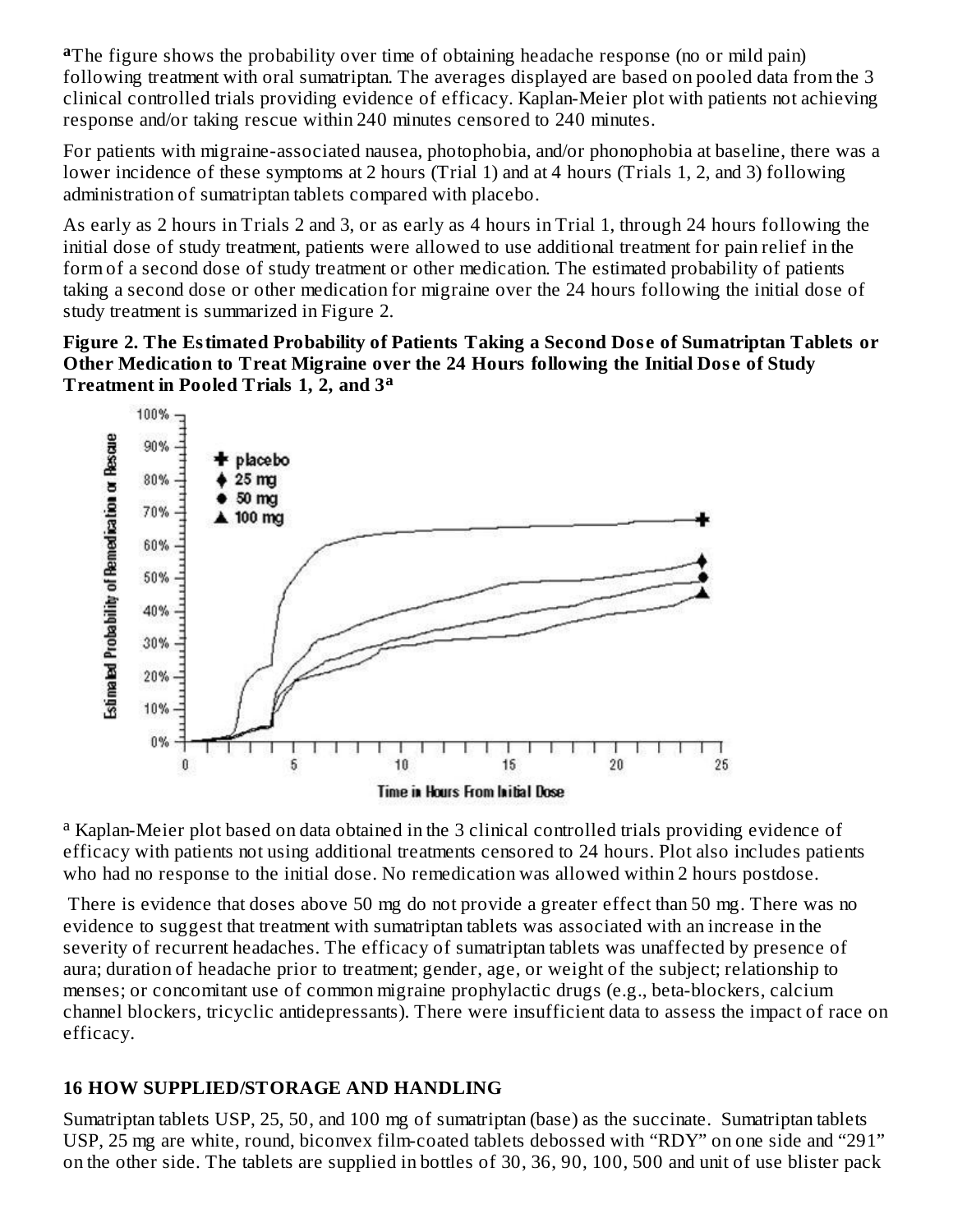of 9's and 27's.

Bottles of 30 NDC 55111-291-30

Bottles of 36 NDC 55111-291-36

Bottles of 90 NDC 55111-291-90

Bottles of 100 NDC 55111-291-01

Bottles of 500 NDC 55111-291-05

Unit of use blister pack of 9 (1 x 9) NDC 55111-291-09

Unit of use blister pack of 27(3 x 9) NDC 55111-291-98

Sumatriptan tablets USP, 50 mg are white, round, biconvex film-coated tablets debossed with "RDY" on one side and "292" on the other side. The tablets are supplied in bottles of 30, 36, 90, 100, 500 and unit of use blister pack of 9's and 27's.

Bottles of 30 NDC 55111-292-30

Bottles of 36 NDC 55111-292-36

Bottles of 90 NDC 55111-292-90

Bottles of 100 NDC 55111-292-01

Bottles of 500 NDC 55111-292-05

Unit of use blister pack of 9 (1 x 9) NDC 55111-292-09

Unit of use blister pack of 27(3 x 9) NDC 55111-292-98

Sumatriptan tablets USP, 100 mg are white, capsule shaped, biconvex film-coated tablets debossed with "RDY" on one side and "293" on the other side. The tablets are supplied in bottles of 30, 36, 90, 100, 500 and unit of use blister pack of 9's and 27's.

Bottles of 30 NDC 55111-293-30

Bottles of 36 NDC 55111-293-36

Bottles of 90 NDC 55111-293-90

Bottles of 100 NDC 55111-293-01

Bottles of 500 NDC 55111-293-05

Unit of use blister pack of 9 (1 x 9) NDC 55111-293-09

Unit of use blister pack of 27(1 x 9) NDC 55111-293-98

#### **Store at 20° to 25°C (68°to 77°F) [See USP Controlled Room Temperature].**

Dispense in a tight, light-resistant container as defined in the USP, with a child-resistant closure (as required).

#### **17 PATIENT COUNSELING INFORMATION**

Advise the patient to read the FDA-approved patient labeling (Patient Information).

Risk of Myocardial Ischemia and/or Infarction, Prinzmetal's Angina, Other Vasospasm-Related Events, Arrhythmias, and Cerebrovascular Events Inform patients that sumatriptan tablets may cause serious cardiovascular side effects such as myocardial infarction or stroke. Although serious cardiovascular events can occur without warning symptoms, patients should be alert for the signs and symptoms of chest pain, shortness of breath, irregular heartbeat, significant rise in blood pressure, weakness, and slurring of speech, and should ask for medical advice if any indicative sign or symptoms are observed.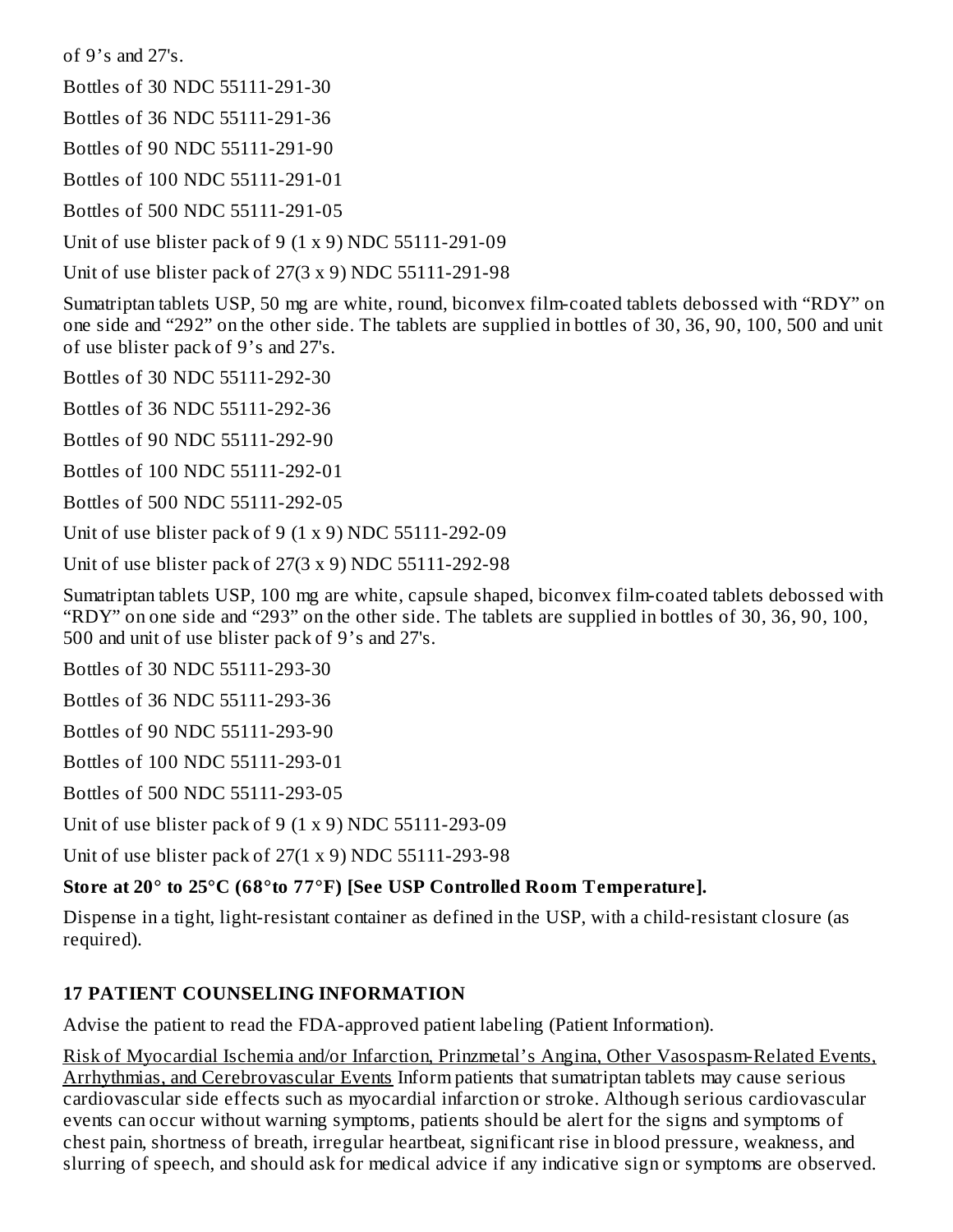Apprise patients of the importance of this follow-up [see Warnings and Precautions (**5.1**, **5.2**, **5.4**, **5.5**, **5.8**)].

#### Anaphylactic/Anaphylactoid Reactions

Inform patients that anaphylactic/anaphylactoid reactions have occurred in patients receiving sumatriptan tablets. Such reactions can be life-threatening or fatal. In general, anaphylactic reactions to drugs are more likely to occur in individuals with a history of sensitivity to multiple allergens [see Contraindications (**4**), Warnings and Precautions (**5.9**)].

Concomitant Use With Other Triptans or Ergot Medications

Inform patients that use of sumatriptan tablets within 24 hours of another triptan or an ergot-type medication (including dihydroergotamine or methysergide) is contraindicated [see Contraindications (**4**), Drug Interactions (**7.1**, **7.3**)].

#### Serotonin Syndrome

Caution patients about the risk of serotonin syndrome with the use of sumatriptan tablets or other triptans, particularly during combined use with SSRIs, SNRIs, TCAs, and MAO inhibitors [see Warnings and Precautions (**5.7**), Drug Interactions (**7.4**)].

#### Medication Overuse Headache

Inform patients that use of acute migraine drugs for 10 or more days per month may lead to an exacerbation of headache and encourage patients to record headache frequency and drug use (e.g., by keeping a headache diary) [see Warnings and Precautions (**5.6**)].

#### **Pregnancy**

Advise patients to notify their healthcare provider if they become pregnant during treatment or plan to become pregnant [see **Us e in Specific Populations (8.1)**].

#### Lactation

Advise patients to notify their healthcare provider if they are breastfeeding or plan to breastfeed [see Use in Specific Populations (**8.2**)].

#### Ability to Perform Complex Tasks

Treatment with sumatriptan tablets may cause somnolence and dizziness; instruct patients to evaluate their ability to perform complex tasks after administration of sumatriptan tablets.

#### **PATIENTINFORMATION**

#### **Sumatriptan Tablets USP**

**(soo'' ma trip' tan)**

**What is the most important information I should know about sumatriptan tablets?**

**Sumatriptan tablets can caus e s erious side effects, including:**

**Heart attack and other heart problems. Heart problems may lead to death.**

#### **Stop taking sumatriptan tablets and get emergency medical help right away if you have any of the following symptoms of a heart attack:**

- discomfort in the center of your chest that lasts for more than a few minutes, or that goes away and comes back
- severe tightness, pain, pressure, or heaviness in your chest, throat, neck, or jaw
- pain or discomfort in your arms, back, neck, jaw, or stomach
- shortness of breath with or without chest discomfort
- breaking out in a cold sweat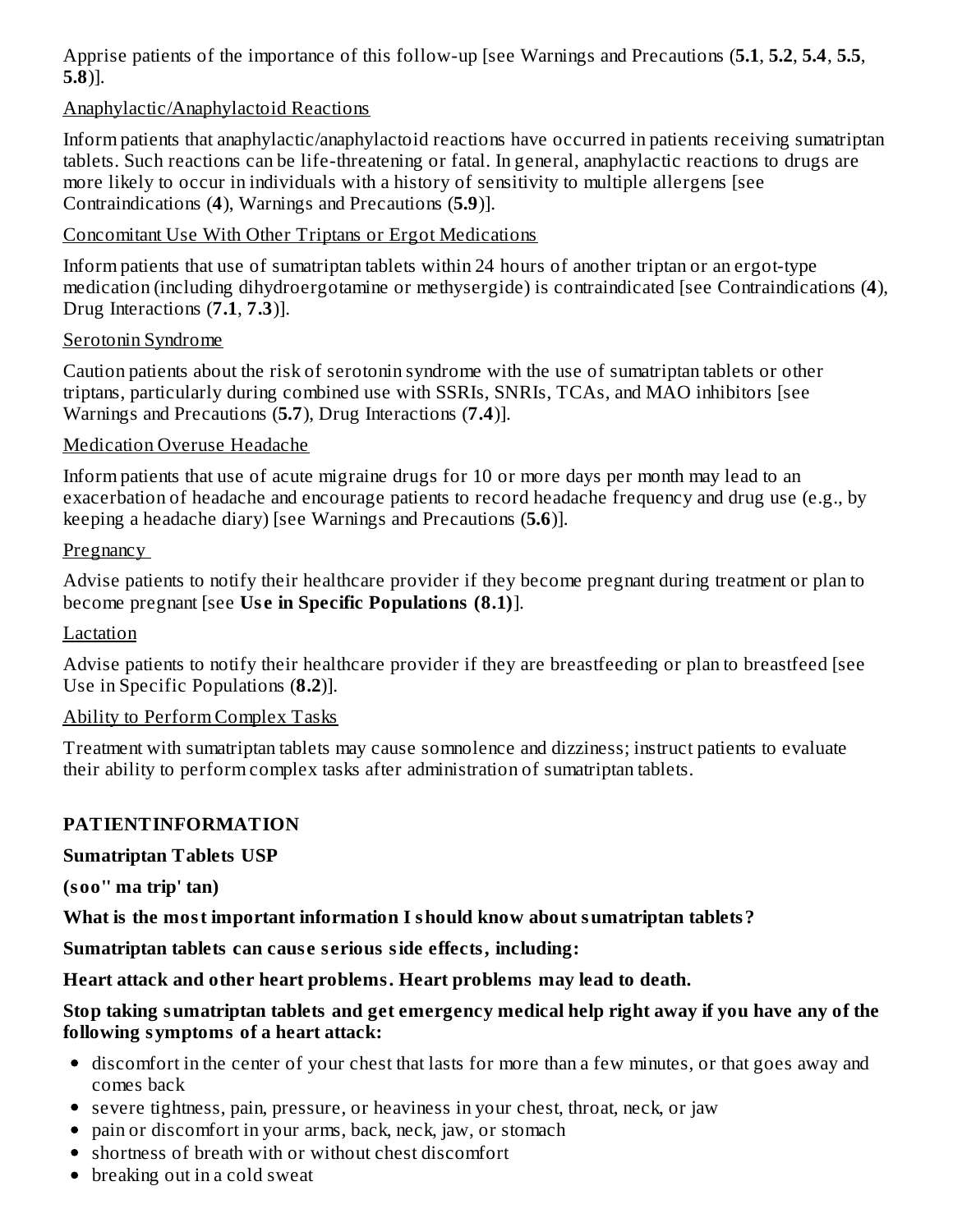- nausea or vomiting
- feeling lightheaded

Sumatriptan tablets are not for people with risk factors for heart disease unless a heart exam is done and shows no problem. You have a higher risk for heart disease if you:

- have high blood pressure
- have high cholesterol levels
- smoke
- are overweight
- have diabetes
- have a family history of heart disease

#### **What are sumatriptan tablets?**

Sumatriptan tablets are a prescription medicine used to treat acute migraine headaches with or without aura in adults.

Sumatriptan tablets are not used to treat other types of headaches such as hemiplegic (that make you unable to move on one side of your body) or basilar (rare form of migraine with aura) migraines.

Sumatriptan tablets are not used to prevent or decrease the number of migraine headaches you have.

It is not known if sumatriptan tablets are safe and effective to treat cluster headaches.

It is not known if sumatriptan tablets are safe and effective in children under 18 years of age.

#### **Do not take sumatriptan tablets if you have:**

- heart problems or a history of heart problems
- narrowing of blood vessels to your legs, arms, stomach, or kidneys (peripheral vascular disease)
- uncontrolled high blood pressure
- severe liver problems
- hemiplegic migraines or basilar migraines. If you are not sure if you have these types of migraines, ask your healthcare provider.
- had a stroke, transient ischemic attacks (TIAs), or problems with your blood circulation
- taken any of the following medicines in the last 24 hours:
	- almotriptan (AXERT)
	- $\circ$  eletriptan (RELPAX)
	- $\circ$  frovatriptan (FROVA)
	- $\circ$  naratriptan (AMERGE)
	- rizatriptan (MAXALT, MAXALT-MLT)
	- sumatriptan and naproxen (TREXIMET)
	- ergotamines (CAFERGOT, ERGOMAR, MIGERGOT)
	- dihydroergotamine (D.H.E. 45, MIGRANAL)

Ask your healthcare provider if you are not sure if your medicine is listed above.

• an allergy to sumatriptan or any of the ingredients in sumatriptan tablets. See the end of this leaflet for a complete list of ingredients in sumatriptan tablets.

#### **What should I tell my healthcare provider before taking sumatriptan tablets?**

Before you take sumatriptan tablets, tell your healthcare provider about all of your medical conditions, including if you:

- have high blood pressure .
- have high cholesterol.
- have diabetes.
- $\bullet$  smoke.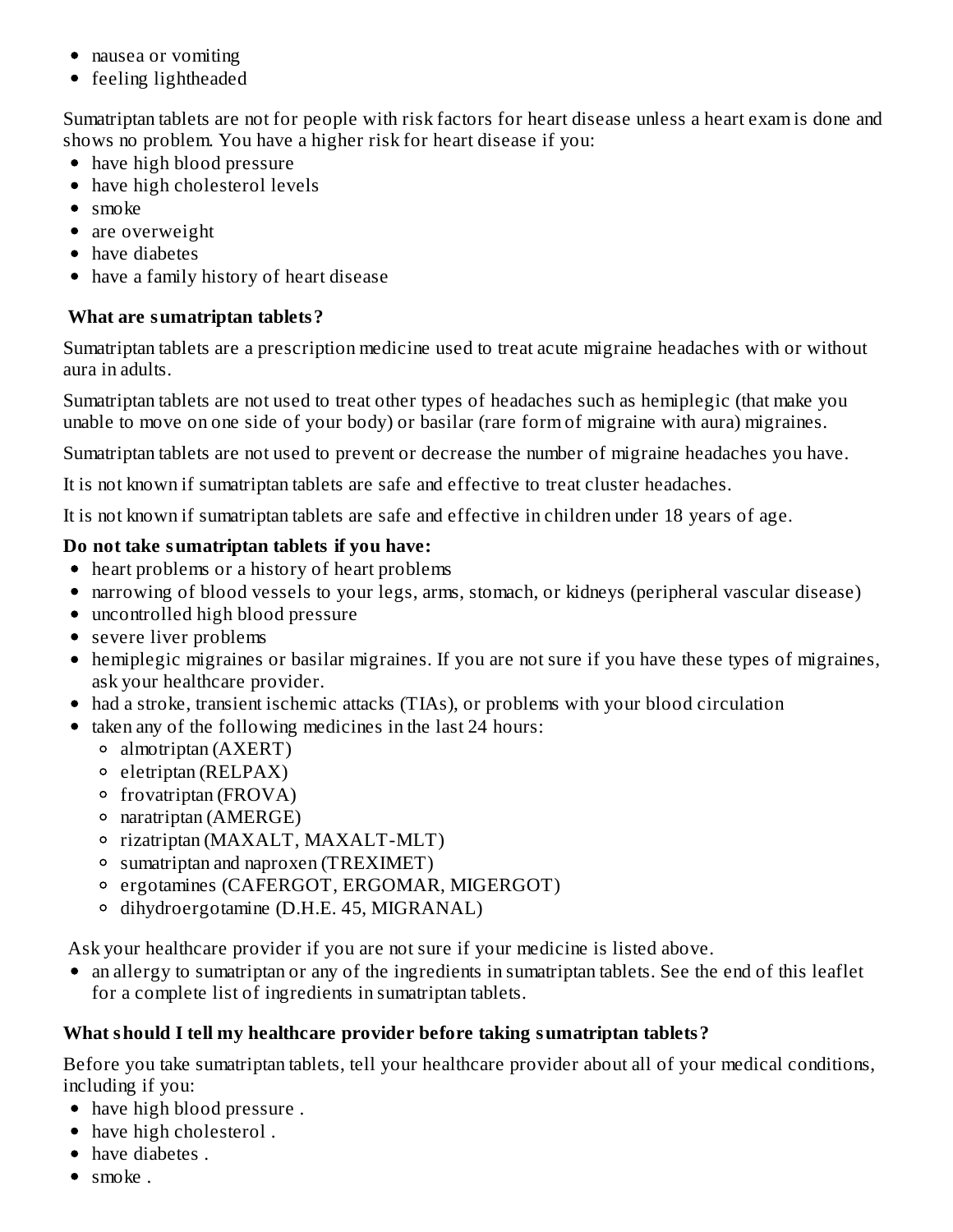- are overweight.
- have heart problems or family history of heart problems or stroke .
- have kidney problems.
- have liver problems.
- have had epilepsy or seizures .
- are not using effective birth control.
- are pregnant or plan to become pregnant. It is not known if sumatriptan can harm your unborn baby.
- are breastfeeding or plan to breastfeed. Sumatriptan passes into your breast milk. It is not known if this can harm your baby. Talk with your healthcare provider about the best way to feed your baby if you take sumatriptan tablets.

**Tell your healthcare provider about all the medicines you take,** including prescription and over-thecounter medicines, vitamins, and herbal supplements.

Sumatriptan tablets and certain other medicines can affect each other, causing serious side effects.

**Especially tell your healthcare provider if** you take antidepressant medicines called:

- selective serotonin reuptake inhibitors (SSRIs)
- serotonin norepinephrine reuptake inhibitors (SNRIs)
- $\bullet$  tricyclic antidepressants (TCAs)
- monoamine oxidase inhibitors (MAOIs)

Ask your healthcare provider or pharmacist for a list of these medicines if you are not sure.

Know the medicines you take. Keep a list of them to show your healthcare provider or pharmacist when you get a new medicine.

### **How should I take sumatriptan tablets?**

- Certain people should take their first dose of sumatriptan tablets in their healthcare provider's office or in another medical setting. Ask your healthcare provider if you should take your first dose in a medical setting.
- Take sumatriptan tablets exactly as your healthcare provider tells you to take it.
- Your healthcare provider may change your dose. Do not change your dose without first talking to your healthcare provider.
- Take sumatriptan tablets whole with water or other liquids.
- If you do not get any relief after your first tablet, do not take a second tablet without first talking with your healthcare provider.
- If your headache comes back or you only get some relief from your headache, you can take a second tablet 2 hours after the first tablet.
- Do not take more than 200 mg of sumatriptan tablets in a 24-hour period.
- If you take too much sumatriptan tablets, call your healthcare provider or go to the nearest hospital emergency room right away.
- You should write down when you have headaches and when you take sumatriptan tablets so you can talk with your healthcare provider about how sumatriptan tablets are working for you.

### **What should I avoid while taking sumatriptan tablets?**

Sumatriptan tablets can cause dizziness, weakness, or drowsiness. If you have these symptoms, do not drive a car, use machinery, or do anything where you need to be alert.

### **What are the possible side effects of sumatriptan tablets?**

**Sumatriptan tablets may caus e s erious side effects.** See "What is the most important information I should know about sumatriptan tablets?"

These serious side effects include: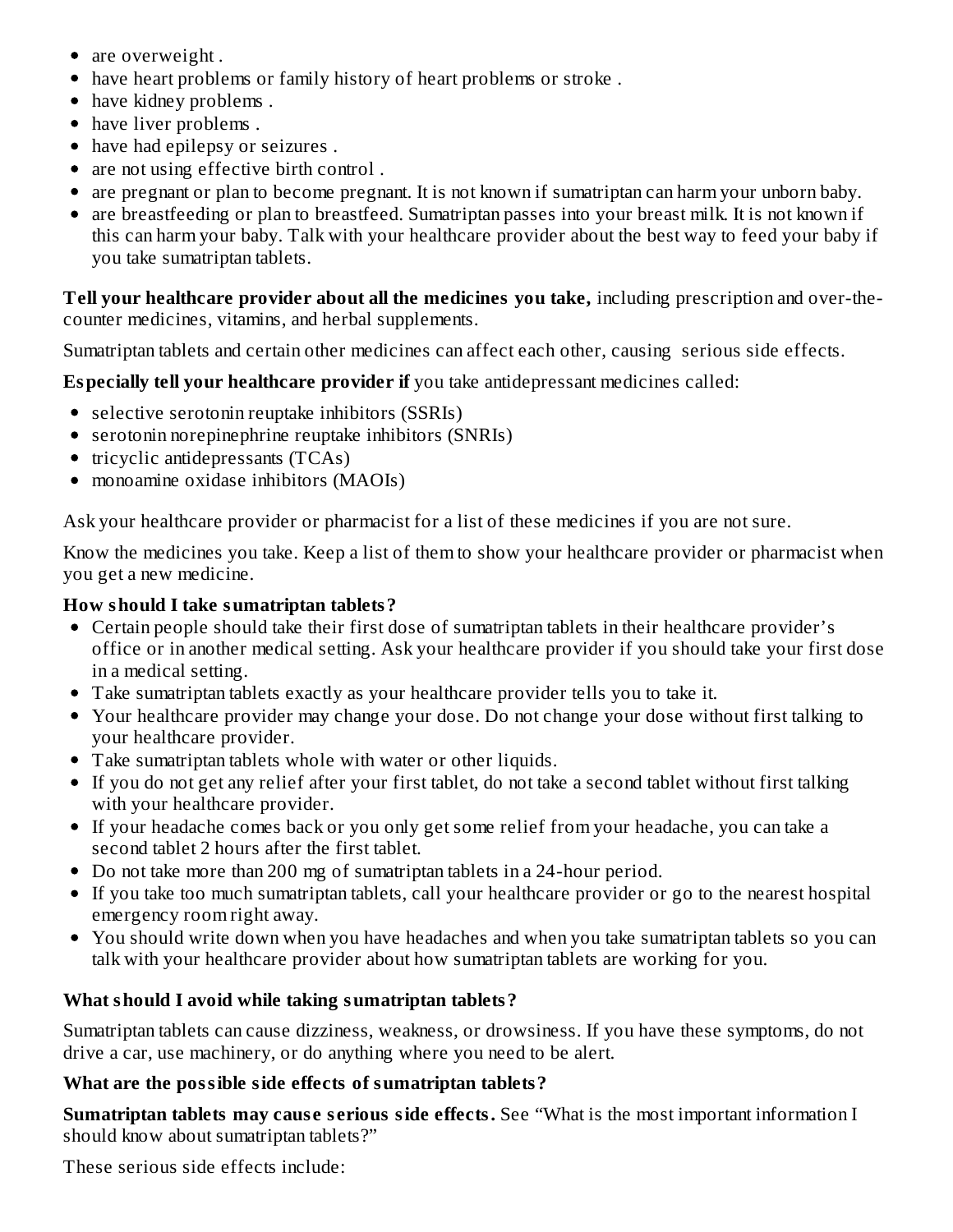- changes in color or sensation in your fingers and toes (Raynaud's syndrome)
- stomach and intestinal problems (gastrointestinal and colonic ischemic events). Symptoms of gastrointestinal and colonic ischemic events include:
	- sudden or severe stomach pain
	- stomach pain after meals
	- weight loss
	- nausea or vomiting
	- constipation or diarrhea
	- bloody diarrhea
	- fever
- problems with blood circulation to your legs and feet (peripheral vascular ischemia). Symptoms of peripheral vascular ischemia include:
- cramping and pain in your legs or hips
	- feeling of heaviness or tightness in your leg muscles
	- burning or aching pain in your feet or toes while resting
	- numbness, tingling, or weakness in your legs
	- cold feeling or color changes in 1 or both legs or feet
- medication overuse headaches. Some people who use too many sumatriptan tablets may have worse headaches (medication overuse headache). If your headaches get worse, your healthcare provider may decide to stop your treatment with sumatriptan tablets.
- serotonin syndrome. Serotonin syndrome is a rare but serious problem that can happen in people using sumatriptan tablets, especially if sumatriptan tablets are used with anti-depressant medicines called SSRIs or SNRIs.

Call your healthcare provider right away if you have any of the following symptoms of serotonin syndrome:

- mental changes such as seeing things that are not there (hallucinations), agitation, or coma
- fast heartbeat
- changes in blood pressure
- high body temperature
- $\bullet$  tight muscles
- trouble walking
- hives (itchy bumps); swelling of your tongue, mouth, or throat.
- seizures. Seizures have happened in people taking sumatriptan tablets who have never had seizures before. Talk with your healthcare provider about your chance of having seizures while you take sumatriptan tablets

The most common side effects of sumatriptan tablets include:

- tingling or numbness in your fingers or toes
- warm or cold feeling
- feeling weak, drowsy, or tired
- pain, discomfort, or stiffness in your neck, throat, jaw, or chest
- dizziness

Tell your healthcare provider if you have any side effect that bothers you or that does not go away.

These are not all the possible side effects of sumatriptan tablets.

Call your doctor for medical advice about side effects. You may report side effects to FDA at 1-800- FDA-1088.

#### **How should I store sumatriptan tablets?**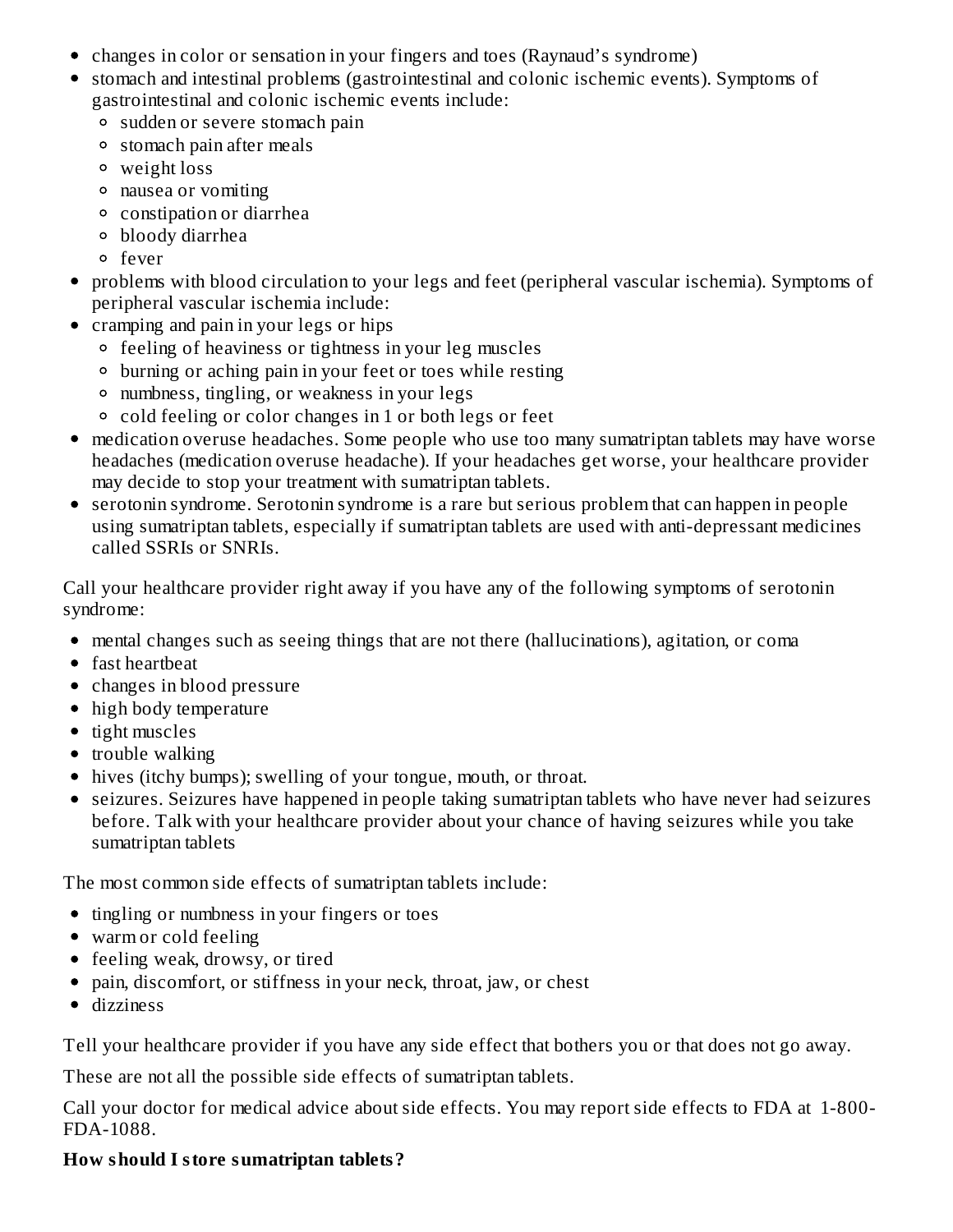Store at 20 $\degree$  to 25 $\degree$ C (68 $\degree$  to 77 $\degree$ F).

Light-resistant container as defined in the USP, with a child-resistant closure (as required).

### **Keep sumatriptan tablets and all medicines out of the reach of children.**

### **General information about the safe and effective us e of sumatriptan tablets.**

Medicines are sometimes prescribed for purposes other than those listed in Patient Information leaflets. Do not use sumatriptan tablets for a condition for which it was not prescribed. Do not give sumatriptan tablets to other people, even if they have the same symptoms you have. It may harm them.

This Patient Information leaflet summarizes the most important information about sumatriptan tablets. If you would like more information, talk with your healthcare provider. You can ask your healthcare provider or pharmacist for information about sumatriptan tablets that is written for healthcare professionals. For more information, call 1-888-375-3784.

### **What are the ingredients in sumatriptan tablets?**

Active ingredients**:**sumatriptan succinate

Inactive ingredients: croscarmellose sodium, lactose anhydrous, lactose monohydrate, magnesium stearate, mannitol, microcrystalline cellulose, talc, titanium dioxide and triacetin.

This Patient Information has been approved by the U.S. Food and Drug Administration.

The other brands listed are trademarks of their respective owners.

Rx only

Manufactured by:

#### **Dr. Reddy's Laboratories Limited**

Bachupally – 500 090 INDIA

Revised: 0720

Dispense with Patient Information Sheet available at: www.drreddys.com/pi/sumatriptantabs.pdf

### **Package Label Principal Display Panel**

Unvarinshed Area Consists of: 2D Barcode, Lot Number, Expiry Date and Serial Number

25 mg : Container label



25 mg : Carton label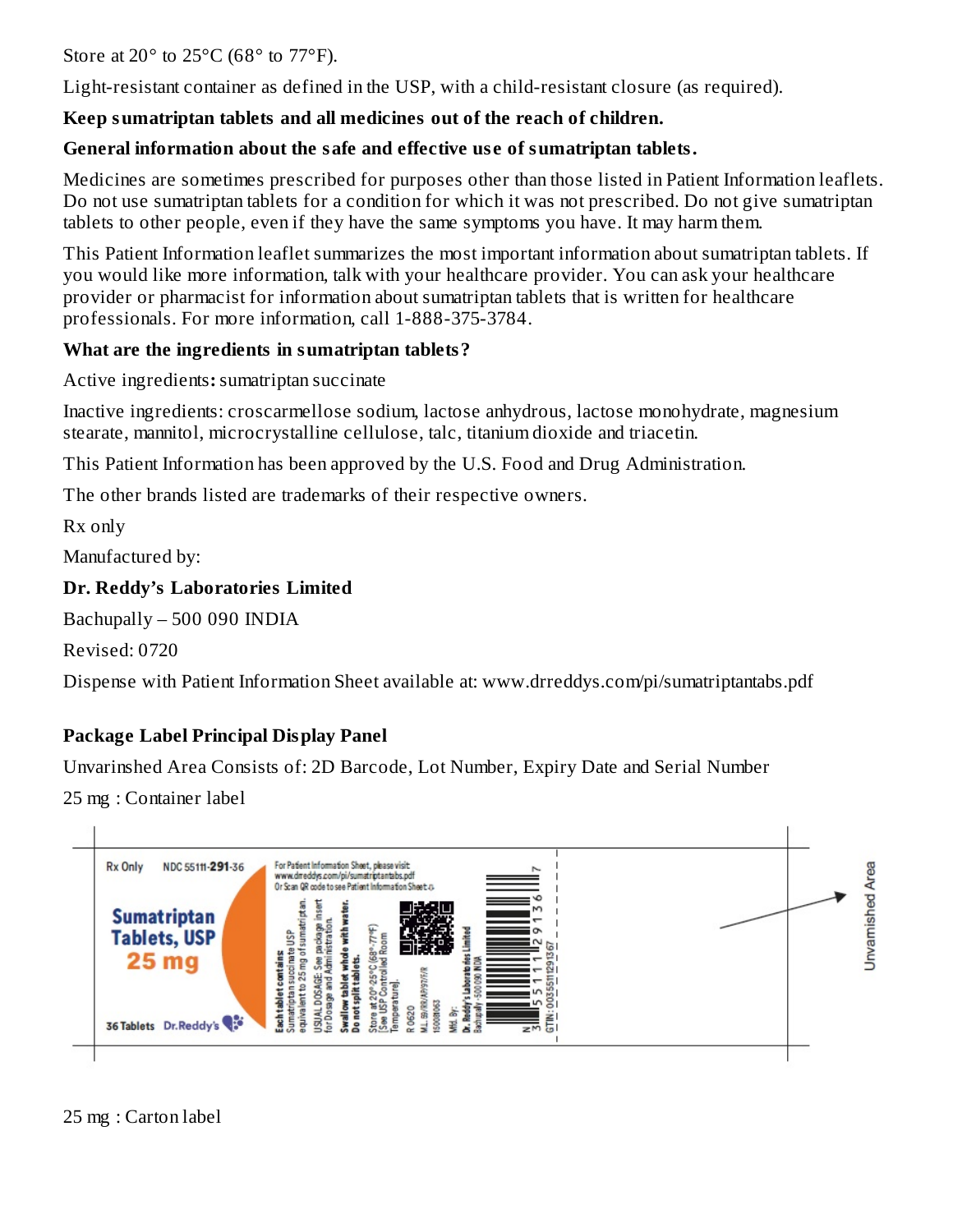

mg : Container label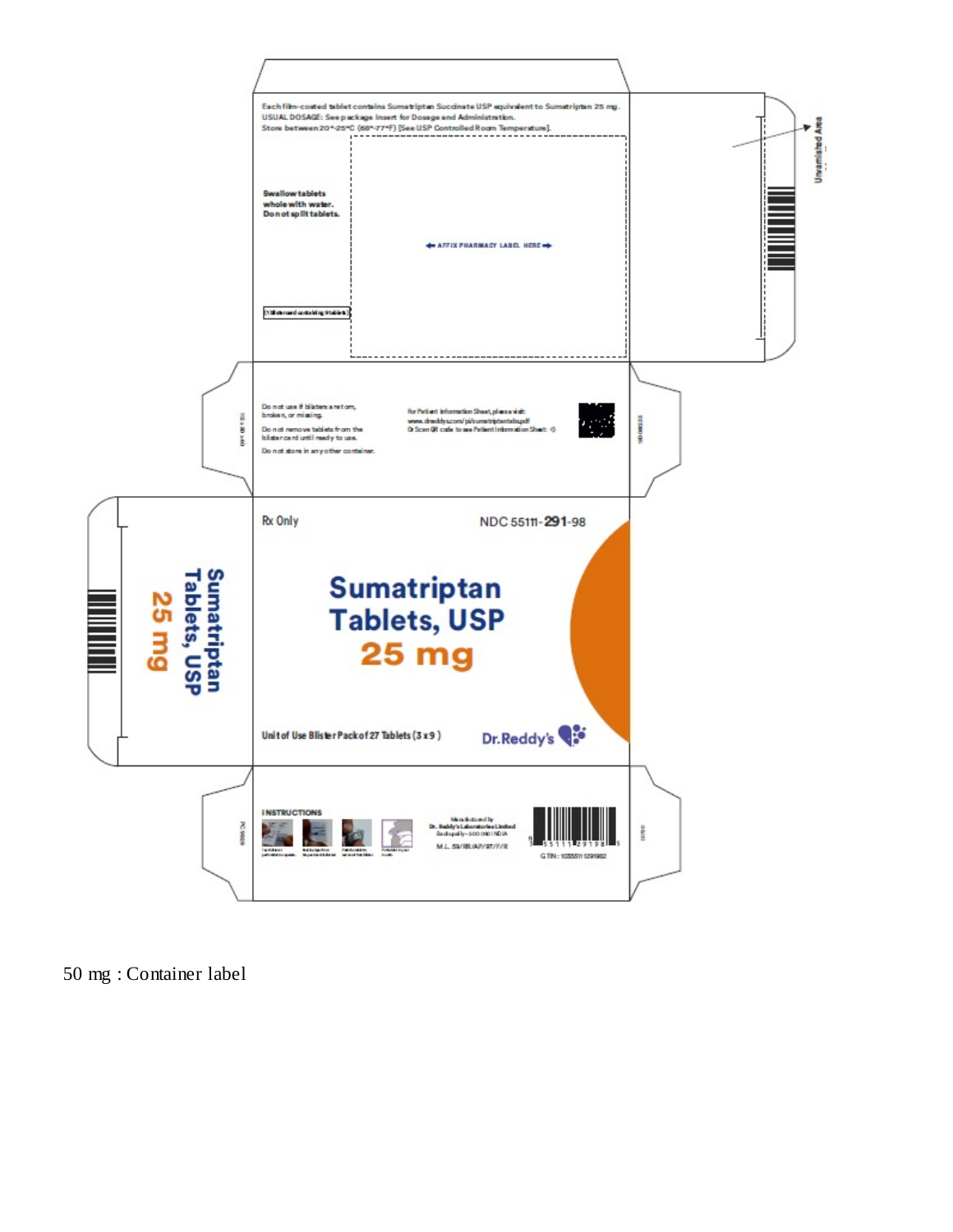

mg : Carton label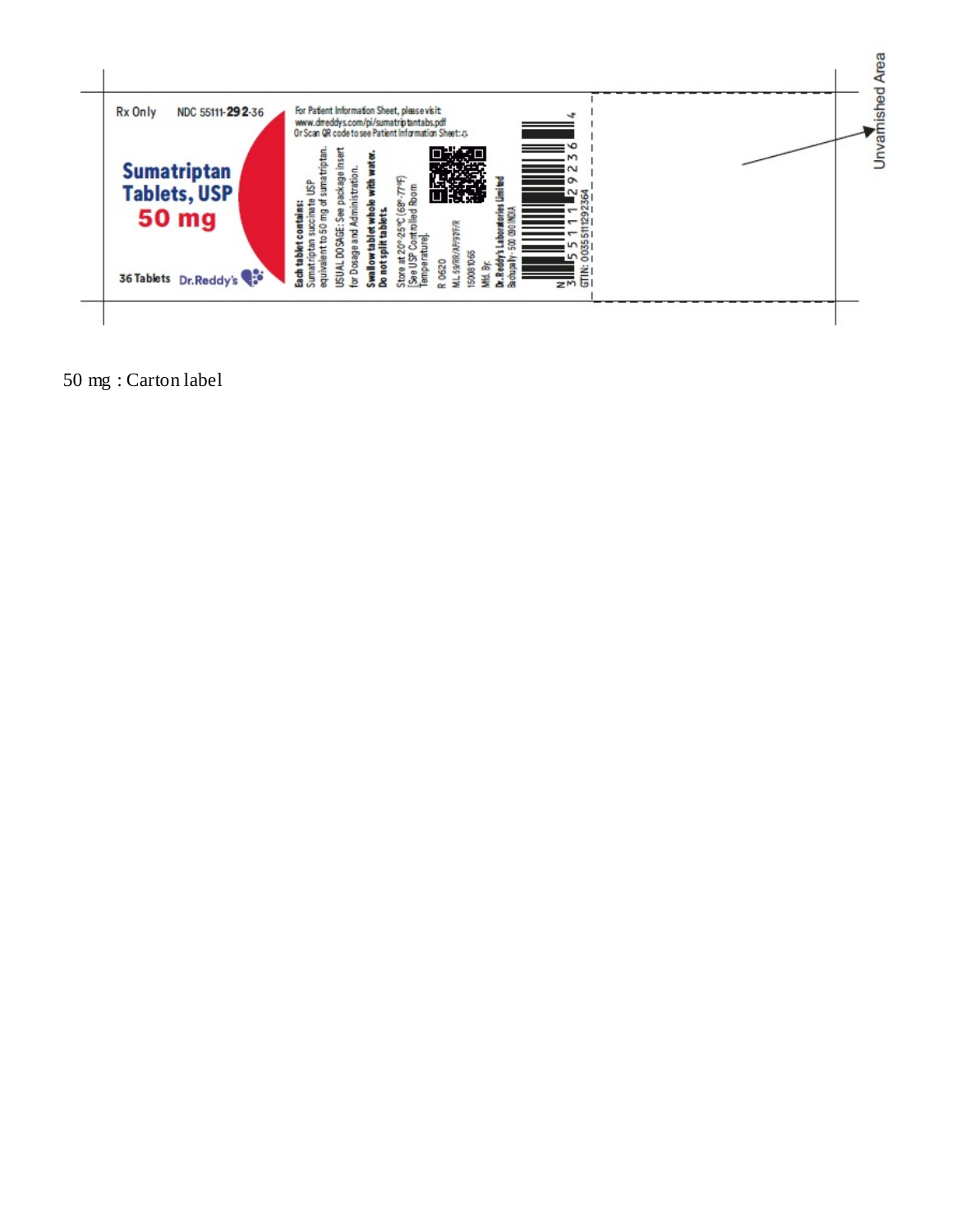

mg : Container label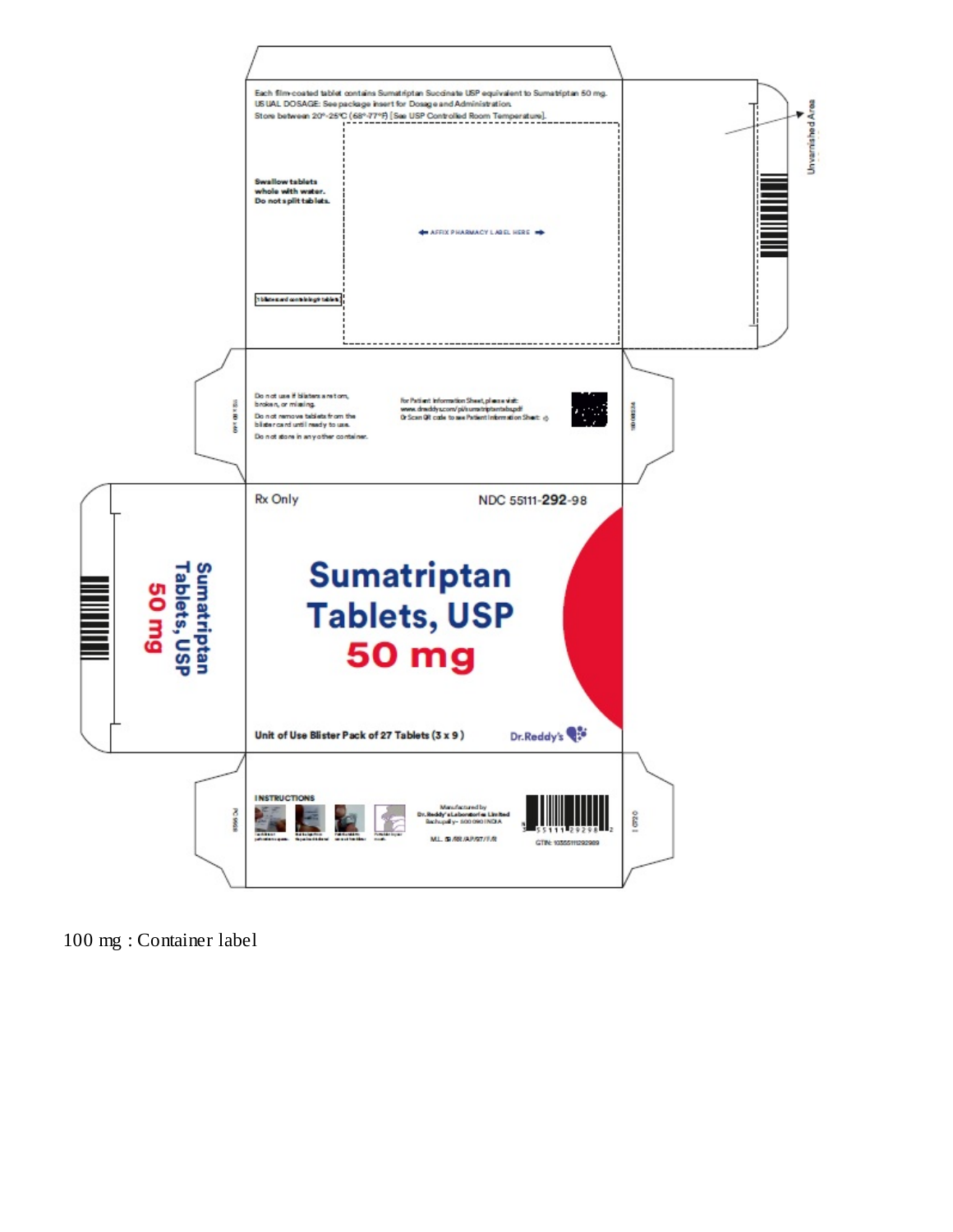

mg : Carton label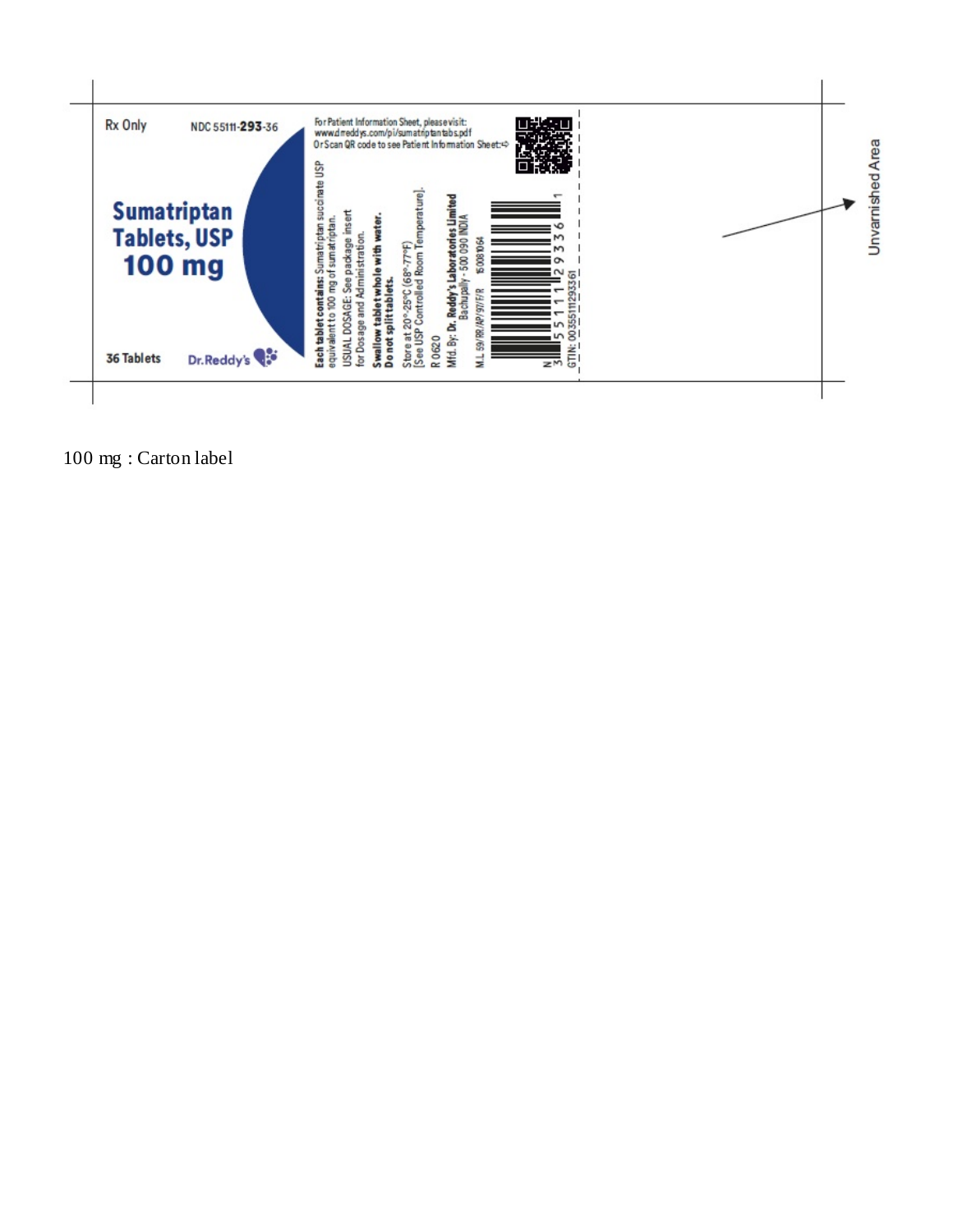

| <b>SUMATRIPTAN SUCCINATE</b><br>sumatriptan succinate tablet             |                         |                    |                          |               |          |  |  |  |
|--------------------------------------------------------------------------|-------------------------|--------------------|--------------------------|---------------|----------|--|--|--|
| <b>Product Information</b>                                               |                         |                    |                          |               |          |  |  |  |
| Product Type                                                             | HUMAN PRESCRIPTION DRUG | Item Code (Source) |                          | NDC:55111-291 |          |  |  |  |
| <b>Route of Administration</b>                                           | ORAL                    |                    |                          |               |          |  |  |  |
|                                                                          |                         |                    |                          |               |          |  |  |  |
| <b>Active Ingredient/Active Moiety</b>                                   |                         |                    |                          |               |          |  |  |  |
|                                                                          | <b>Ingredient Name</b>  |                    | <b>Basis of Strength</b> |               | Strength |  |  |  |
| SUMATRIPTAN SUCCINATE (UNII: J8BDZ68989) (SUMATRIPTAN - UNII:8R78F6L9VO) | <b>SUMATRIPTAN</b>      | $25$ mg            |                          |               |          |  |  |  |
|                                                                          |                         |                    |                          |               |          |  |  |  |
| <b>Inactive Ingredients</b>                                              |                         |                    |                          |               |          |  |  |  |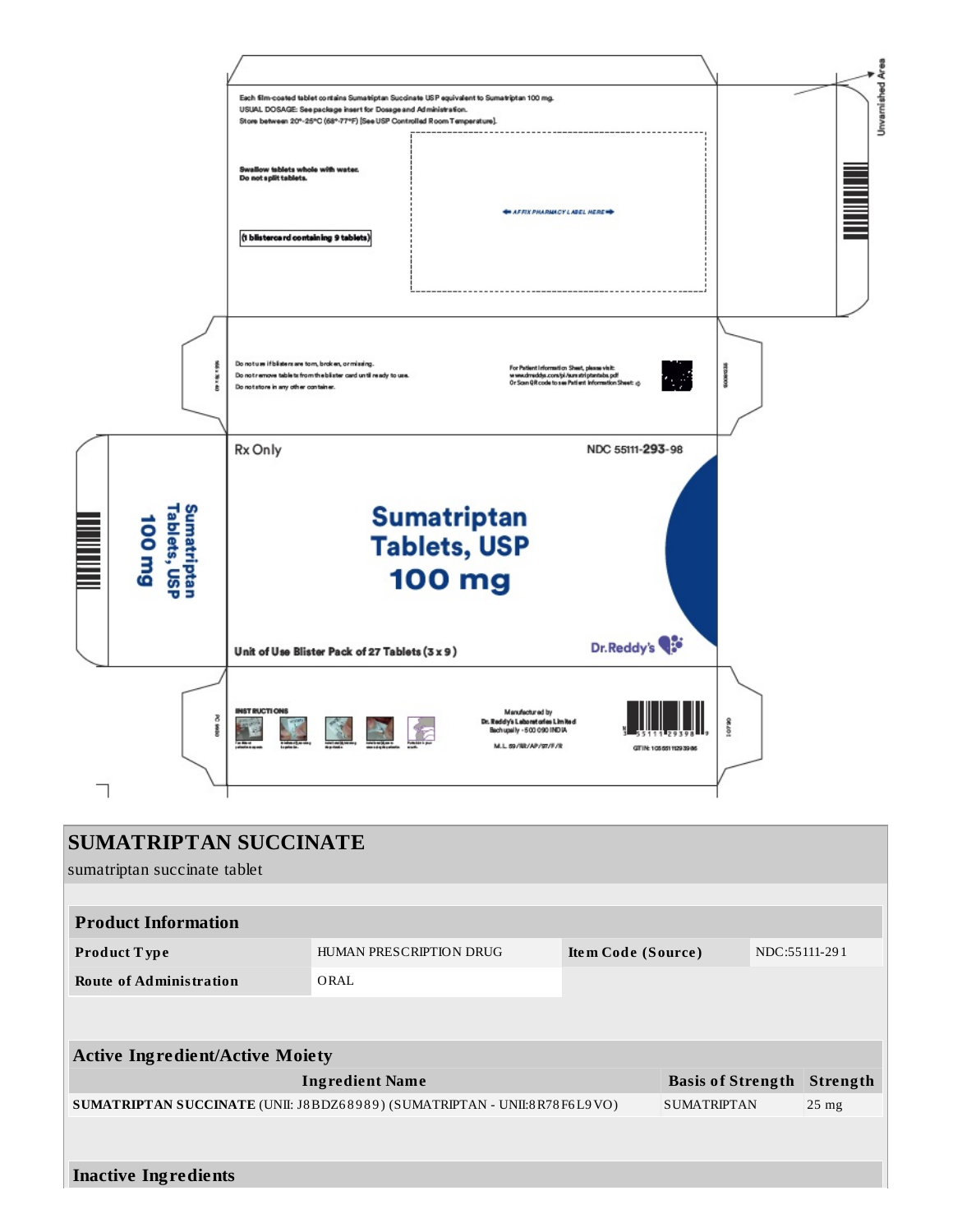| <b>Ingredient Name</b>                          | <b>Strength</b> |
|-------------------------------------------------|-----------------|
| CROSCARMELLOSE SODIUM (UNII: M28OL1HH48)        |                 |
| ANHYDROUS LACTOSE (UNII: 3SY5LH9PMK)            |                 |
| LACTOSE MONOHYDRATE (UNII: EWQ57Q8I5X)          |                 |
| <b>MAGNESIUM STEARATE (UNII: 70097M6I30)</b>    |                 |
| <b>MANNITOL</b> (UNII: 30WL53L36A)              |                 |
| CELLULOSE, MICRO CRYSTALLINE (UNII: OP1R32D61U) |                 |
| TALC (UNII: 7SEV7J4R1U)                         |                 |
| <b>TRIACETIN</b> (UNII: XHX3C3X673)             |                 |
| <b>TITANIUM DIO XIDE (UNII: 15FIX9 V2JP)</b>    |                 |

#### **Product Characteristics**

| Color           | WHITE        | Score               | no score |
|-----------------|--------------|---------------------|----------|
| <b>Shape</b>    | <b>ROUND</b> | <b>Size</b>         | 8mm      |
| <b>Flavor</b>   |              | <b>Imprint Code</b> | RDY;291  |
| <b>Contains</b> |              |                     |          |

#### **Packaging**

| #              | <b>Item Code</b>                 | <b>Package Description</b>                                            | Marketing Start Date Marketing End Date |  |
|----------------|----------------------------------|-----------------------------------------------------------------------|-----------------------------------------|--|
|                |                                  | 1 NDC:55111-291-30 30 in 1 BOTTLE; Type 0: Not a Combination Product  | 11/17/2009                              |  |
|                |                                  | 2 NDC:55111-291-36 36 in 1 BOTTLE; Type 0: Not a Combination Product  | 11/17/2009                              |  |
|                |                                  | 3 NDC:55111-291-90 90 in 1 BOTTLE; Type 0: Not a Combination Product  | 11/17/2009                              |  |
|                |                                  | 4 NDC:55111-291-01 100 in 1 BOTTLE; Type 0: Not a Combination Product | 11/17/2009                              |  |
|                |                                  | 5 NDC:55111-291-05 500 in 1 BOTTLE; Type 0: Not a Combination Product | 11/17/2009                              |  |
|                | 6 NDC:55111-291-09 9 in 1 CARTON |                                                                       | 11/17/2009                              |  |
| 6              |                                  | 1 in 1 BLISTER PACK; Type 0: Not a Combination Product                |                                         |  |
|                | 7 NDC:55111-291-98 3 in 1 CARTON |                                                                       | 12/10/2020                              |  |
| $\overline{7}$ |                                  | 9 in 1 BLISTER PACK; Type 0: Not a Combination Product                |                                         |  |
|                |                                  |                                                                       |                                         |  |

# **Marketing Information Marke ting Category Application Numbe r or Monograph Citation Marke ting Start Date Marke ting End Date** ANDA $A$ NDA076847 11/17/2009

| <b>SUMATRIPTAN SUCCINATE</b><br>sumatriptan succinate tablet |                                 |                    |                          |               |          |  |  |  |  |
|--------------------------------------------------------------|---------------------------------|--------------------|--------------------------|---------------|----------|--|--|--|--|
| <b>Product Information</b>                                   |                                 |                    |                          |               |          |  |  |  |  |
| <b>Product Type</b><br><b>Route of Administration</b>        | HUMAN PRESCRIPTION DRUG<br>ORAL | Item Code (Source) |                          | NDC:55111-292 |          |  |  |  |  |
|                                                              |                                 |                    |                          |               |          |  |  |  |  |
| <b>Active Ingredient/Active Moiety</b>                       |                                 |                    |                          |               |          |  |  |  |  |
|                                                              | <b>Ingredient Name</b>          |                    | <b>Basis of Strength</b> |               | Strength |  |  |  |  |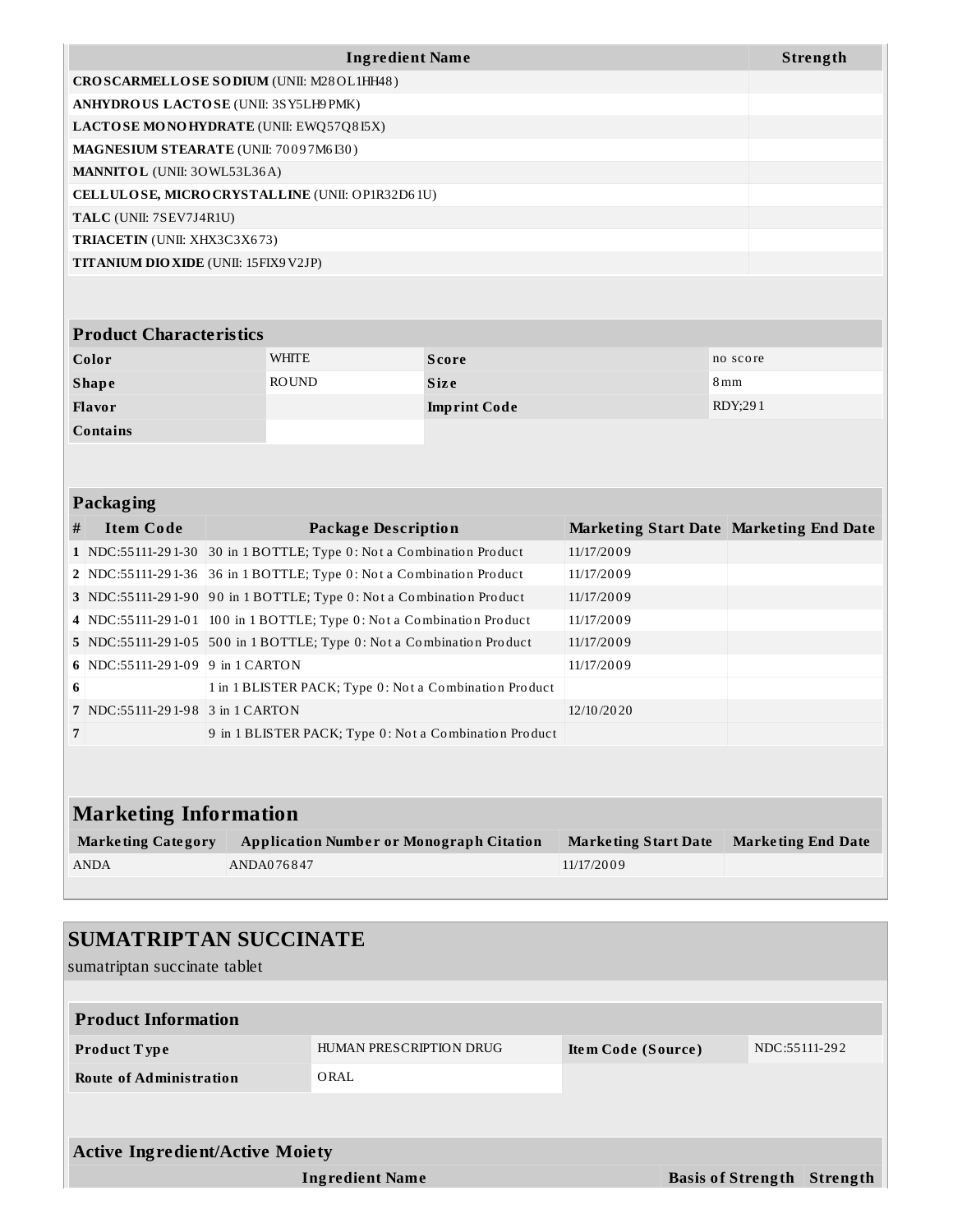| <b>Inactive Ingredients</b>                                              |  |                            |                                                                       |                             |                                         |  |  |  |  |
|--------------------------------------------------------------------------|--|----------------------------|-----------------------------------------------------------------------|-----------------------------|-----------------------------------------|--|--|--|--|
|                                                                          |  |                            | <b>Ingredient Name</b>                                                |                             | Strength                                |  |  |  |  |
| CROSCARMELLOSE SODIUM (UNII: M28OL1HH48)                                 |  |                            |                                                                       |                             |                                         |  |  |  |  |
| ANHYDROUS LACTOSE (UNII: 3SY5LH9 PMK)                                    |  |                            |                                                                       |                             |                                         |  |  |  |  |
| LACTOSE MONOHYDRATE (UNII: EWQ57Q8I5X)                                   |  |                            |                                                                       |                             |                                         |  |  |  |  |
| MAGNESIUM STEARATE (UNII: 70097M6I30)                                    |  |                            |                                                                       |                             |                                         |  |  |  |  |
| MANNITOL (UNII: 30WL53L36A)                                              |  |                            |                                                                       |                             |                                         |  |  |  |  |
| CELLULOSE, MICRO CRYSTALLINE (UNII: OP1R32D61U)                          |  |                            |                                                                       |                             |                                         |  |  |  |  |
| TALC (UNII: 7SEV7J4R1U)                                                  |  |                            |                                                                       |                             |                                         |  |  |  |  |
| TRIACETIN (UNII: XHX3C3X673)                                             |  |                            |                                                                       |                             |                                         |  |  |  |  |
| TITANIUM DIO XIDE (UNII: 15FIX9V2JP)                                     |  |                            |                                                                       |                             |                                         |  |  |  |  |
|                                                                          |  |                            |                                                                       |                             |                                         |  |  |  |  |
|                                                                          |  |                            |                                                                       |                             |                                         |  |  |  |  |
| <b>Product Characteristics</b>                                           |  |                            |                                                                       |                             |                                         |  |  |  |  |
| Color                                                                    |  | WHITE                      | <b>Score</b>                                                          |                             | no score                                |  |  |  |  |
| <b>Shape</b>                                                             |  | <b>ROUND</b>               | <b>Size</b>                                                           |                             | $10 \,\mathrm{mm}$                      |  |  |  |  |
| Flavor                                                                   |  |                            | <b>Imprint Code</b>                                                   |                             | RDY:292                                 |  |  |  |  |
| <b>Contains</b>                                                          |  |                            |                                                                       |                             |                                         |  |  |  |  |
|                                                                          |  |                            |                                                                       |                             |                                         |  |  |  |  |
|                                                                          |  |                            |                                                                       |                             |                                         |  |  |  |  |
| <b>Packaging</b>                                                         |  |                            |                                                                       |                             |                                         |  |  |  |  |
| <b>Item Code</b><br>#                                                    |  | <b>Package Description</b> |                                                                       |                             | Marketing Start Date Marketing End Date |  |  |  |  |
|                                                                          |  |                            | 1 NDC:55111-292-30 30 in 1 BOTTLE; Type 0: Not a Combination Product  | 11/17/2009                  |                                         |  |  |  |  |
|                                                                          |  |                            | 2 NDC:55111-292-36 36 in 1 BOTTLE; Type 0: Not a Combination Product  | 11/17/2009                  |                                         |  |  |  |  |
|                                                                          |  |                            | 3 NDC:55111-292-90 90 in 1 BOTTLE; Type 0: Not a Combination Product  | 11/17/2009                  |                                         |  |  |  |  |
|                                                                          |  |                            | 4 NDC:55111-292-01 100 in 1 BOTTLE; Type 0: Not a Combination Product | 11/17/2009                  |                                         |  |  |  |  |
|                                                                          |  |                            | 5 NDC:55111-292-05 500 in 1 BOTTLE; Type 0: Not a Combination Product | 11/17/2009                  |                                         |  |  |  |  |
| 6 NDC:55111-292-09 9 in 1 CARTON                                         |  |                            |                                                                       | 11/17/2009                  |                                         |  |  |  |  |
| 6                                                                        |  |                            | 9 in 1 BLISTER PACK; Type 0: Not a Combination Product                |                             |                                         |  |  |  |  |
| 7   NDC:55111-292-98   3 in 1 CARTON                                     |  |                            | 12/10/2020                                                            |                             |                                         |  |  |  |  |
| $\overline{7}$<br>9 in 1 BLISTER PACK; Type 0: Not a Combination Product |  |                            |                                                                       |                             |                                         |  |  |  |  |
|                                                                          |  |                            |                                                                       |                             |                                         |  |  |  |  |
|                                                                          |  |                            |                                                                       |                             |                                         |  |  |  |  |
| <b>Marketing Information</b>                                             |  |                            |                                                                       |                             |                                         |  |  |  |  |
|                                                                          |  |                            |                                                                       |                             |                                         |  |  |  |  |
| <b>Marketing Category</b>                                                |  |                            | <b>Application Number or Monograph Citation</b>                       | <b>Marketing Start Date</b> | <b>Marketing End Date</b>               |  |  |  |  |
| <b>ANDA</b>                                                              |  | ANDA076847                 |                                                                       | 11/17/2009                  |                                         |  |  |  |  |

# **SUMATRIPTAN SUCCINATE** sumatriptan succinate tablet **Product Information Product Type HUMAN PRESCRIPTION DRUG Item Code (Source)** NDC:55111-293 **Route of Administration** ORAL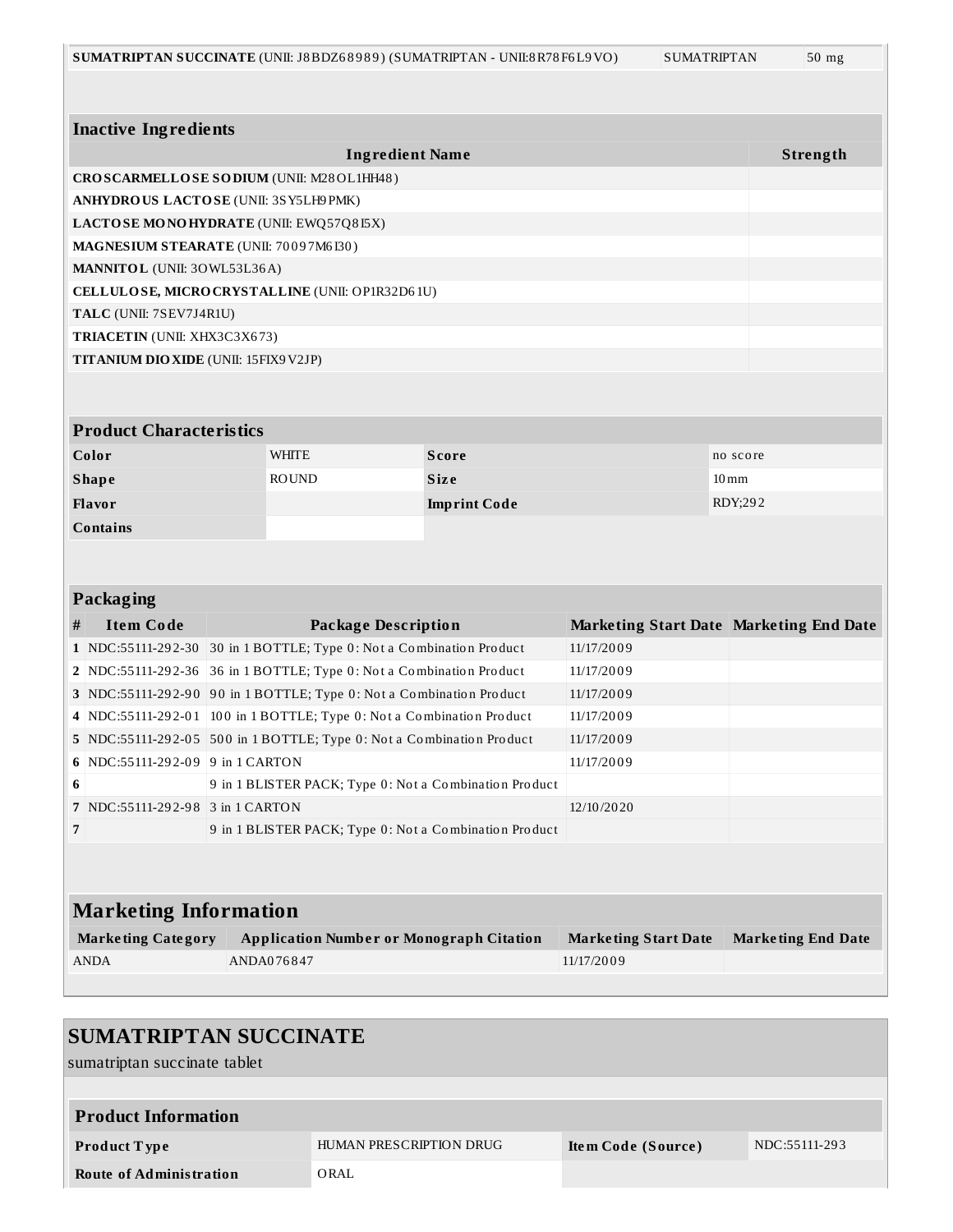|                                                 | <b>Active Ingredient/Active Moiety</b>                                |                                                        |                                                                          |                     |                                         |                    |                           |          |  |
|-------------------------------------------------|-----------------------------------------------------------------------|--------------------------------------------------------|--------------------------------------------------------------------------|---------------------|-----------------------------------------|--------------------|---------------------------|----------|--|
|                                                 |                                                                       |                                                        | <b>Ingredient Name</b>                                                   |                     |                                         |                    | <b>Basis of Strength</b>  | Strength |  |
|                                                 |                                                                       |                                                        | SUMATRIPTAN SUCCINATE (UNII: J8BDZ68989) (SUMATRIPTAN - UNII:8R78F6L9VO) |                     | <b>SUMATRIPTAN</b>                      |                    | $100$ mg                  |          |  |
|                                                 |                                                                       |                                                        |                                                                          |                     |                                         |                    |                           |          |  |
|                                                 |                                                                       |                                                        |                                                                          |                     |                                         |                    |                           |          |  |
|                                                 | <b>Inactive Ingredients</b>                                           |                                                        |                                                                          |                     |                                         |                    |                           |          |  |
|                                                 | <b>Ingredient Name</b><br>Strength                                    |                                                        |                                                                          |                     |                                         |                    |                           |          |  |
|                                                 | CROSCARMELLOSE SODIUM (UNII: M28OL1HH48)                              |                                                        |                                                                          |                     |                                         |                    |                           |          |  |
| ANHYDROUS LACTOSE (UNII: 3SY5LH9 PMK)           |                                                                       |                                                        |                                                                          |                     |                                         |                    |                           |          |  |
| LACTOSE MONOHYDRATE (UNII: EWQ57Q8I5X)          |                                                                       |                                                        |                                                                          |                     |                                         |                    |                           |          |  |
| MAGNESIUM STEARATE (UNII: 70097M6I30)           |                                                                       |                                                        |                                                                          |                     |                                         |                    |                           |          |  |
|                                                 | MANNITOL (UNII: 30WL53L36A)                                           |                                                        |                                                                          |                     |                                         |                    |                           |          |  |
| CELLULOSE, MICRO CRYSTALLINE (UNII: OP1R32D61U) |                                                                       |                                                        |                                                                          |                     |                                         |                    |                           |          |  |
| TALC (UNII: 7SEV7J4R1U)                         |                                                                       |                                                        |                                                                          |                     |                                         |                    |                           |          |  |
|                                                 | TRIACETIN (UNII: XHX3C3X673)                                          |                                                        |                                                                          |                     |                                         |                    |                           |          |  |
|                                                 | TITANIUM DIO XIDE (UNII: 15FIX9V2JP)                                  |                                                        |                                                                          |                     |                                         |                    |                           |          |  |
|                                                 |                                                                       |                                                        |                                                                          |                     |                                         |                    |                           |          |  |
| <b>Product Characteristics</b>                  |                                                                       |                                                        |                                                                          |                     |                                         |                    |                           |          |  |
| Color                                           |                                                                       |                                                        | <b>WHITE</b>                                                             |                     |                                         | no score           |                           |          |  |
| <b>Shape</b>                                    |                                                                       |                                                        | <b>CAPSULE</b>                                                           |                     |                                         | $19 \,\mathrm{mm}$ |                           |          |  |
| Flavor                                          |                                                                       |                                                        |                                                                          | <b>Imprint Code</b> |                                         |                    | RDY;293                   |          |  |
| <b>Contains</b>                                 |                                                                       |                                                        |                                                                          |                     |                                         |                    |                           |          |  |
|                                                 |                                                                       |                                                        |                                                                          |                     |                                         |                    |                           |          |  |
|                                                 |                                                                       |                                                        |                                                                          |                     |                                         |                    |                           |          |  |
| Packaging                                       |                                                                       |                                                        |                                                                          |                     |                                         |                    |                           |          |  |
| #                                               | <b>Item Code</b>                                                      |                                                        | <b>Package Description</b>                                               |                     | Marketing Start Date Marketing End Date |                    |                           |          |  |
|                                                 |                                                                       |                                                        | 1 NDC:55111-293-30 30 in 1 BOTTLE; Type 0: Not a Combination Product     |                     | 11/17/2009                              |                    |                           |          |  |
|                                                 |                                                                       |                                                        | 2 NDC:55111-293-36 36 in 1 BOTTLE; Type 0: Not a Combination Product     |                     | 11/17/2009                              |                    |                           |          |  |
|                                                 |                                                                       |                                                        | 3 NDC:55111-293-90 90 in 1 BOTTLE; Type 0: Not a Combination Product     |                     | 11/17/2009                              |                    |                           |          |  |
|                                                 | 4 NDC:55111-293-01                                                    |                                                        | 100 in 1 BOTTLE; Type 0: Not a Combination Product                       | 11/17/2009          |                                         |                    |                           |          |  |
|                                                 | 5 NDC:55111-293-05 500 in 1 BOTTLE; Type 0: Not a Combination Product |                                                        |                                                                          |                     | 11/17/2009                              |                    |                           |          |  |
| 6                                               | NDC:55111-293-09 9 in 1 CARTON                                        |                                                        |                                                                          |                     | 11/17/2009                              |                    |                           |          |  |
| 6                                               |                                                                       | 1 in 1 BLISTER PACK; Type 0: Not a Combination Product |                                                                          |                     |                                         |                    |                           |          |  |
|                                                 | 7 NDC:55111-293-98 3 in 1 CARTON                                      |                                                        |                                                                          |                     | 12/10/2020                              |                    |                           |          |  |
| 7                                               |                                                                       | 9 in 1 BLISTER PACK; Type 0: Not a Combination Product |                                                                          |                     |                                         |                    |                           |          |  |
|                                                 |                                                                       |                                                        |                                                                          |                     |                                         |                    |                           |          |  |
|                                                 |                                                                       |                                                        |                                                                          |                     |                                         |                    |                           |          |  |
| <b>Marketing Information</b>                    |                                                                       |                                                        |                                                                          |                     |                                         |                    |                           |          |  |
| <b>Marketing Category</b>                       |                                                                       |                                                        | <b>Application Number or Monograph Citation</b>                          |                     | <b>Marketing Start Date</b>             |                    | <b>Marketing End Date</b> |          |  |
|                                                 | <b>ANDA</b>                                                           |                                                        | ANDA076847                                                               |                     | 11/17/2009                              |                    |                           |          |  |
|                                                 |                                                                       |                                                        |                                                                          |                     |                                         |                    |                           |          |  |

**Labeler -** Dr. Reddy's Laboratories Limited (650562841)

Ľ